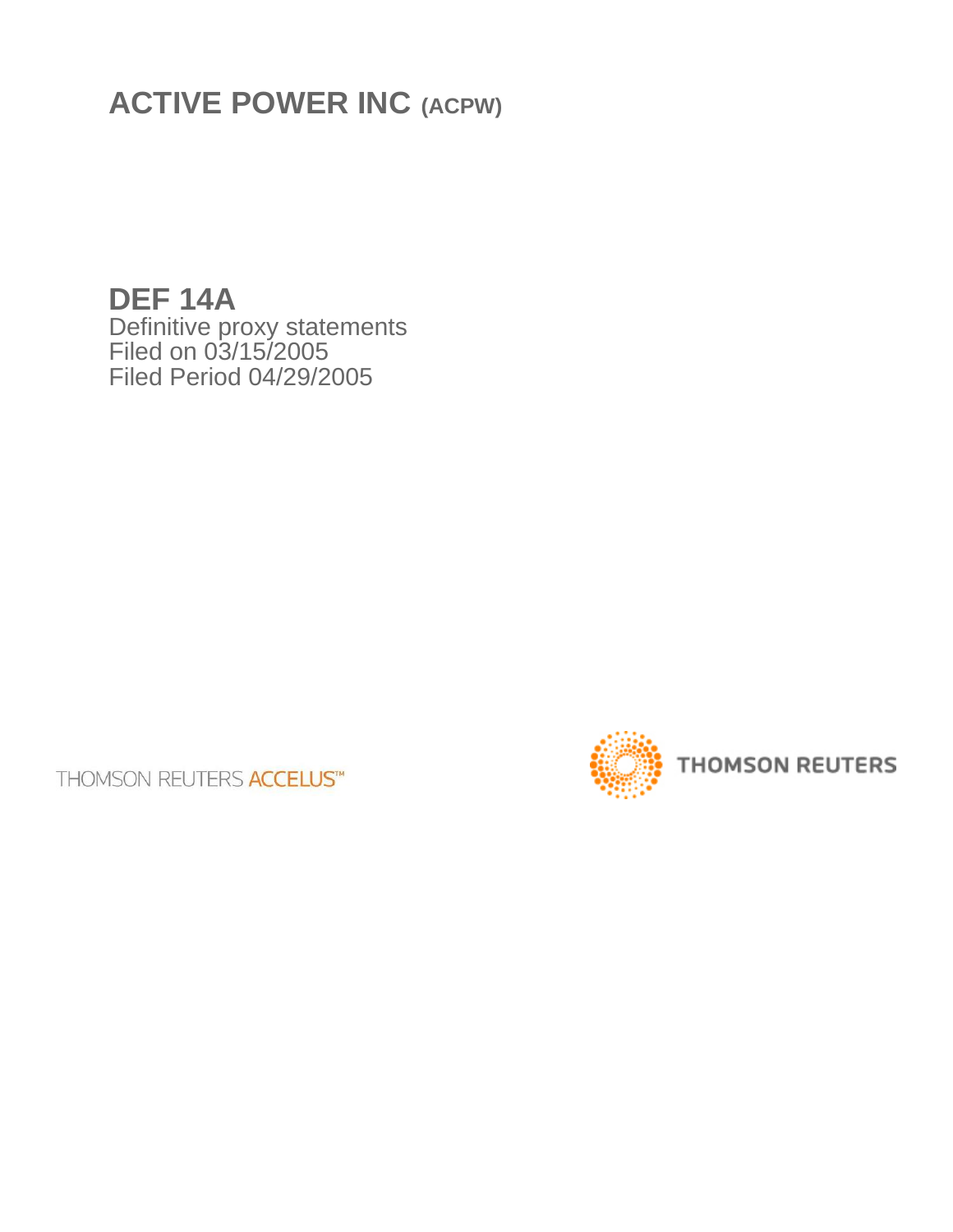# **UNITED STATES SECURITIES AND EXCHANGE COMMISSION**

**Washington, D.C. 20549**

# **SCHEDULE 14A**

**Proxy Statement Pursuant to Section 14(a) of the Securities Exchange Act of 1934 (Amendment No. )**

Filed by the Registrant  $\boxtimes$ 

Filed by a Party other than the Registrant  $\Box$ 

Check the appropriate box:

 $\Box$  Preliminary Proxy Statement  $\Box$  **Confidential, for Use of the Commission Only (as permitted by Rule 14a-6(e)(2)**)

 $\boxtimes$  Definitive Proxy Statement

 $\square$  Definitive Additional Materials

 $\Box$  Soliciting Material Pursuant to §240.14a-12

# **ACTIVE POWER, INC.**

**(Name of Registrant as Specified In Its Charter)**

**(Name of Person(s) Filing Proxy Statement, if other than the Registrant)**

Payment of Filing Fee (Check the appropriate box):

 $\boxtimes$  No fee required.

- $\Box$  Fee computed on table below per Exchange Act Rules 14a-6(i)(4) and 0-11.
	- (1) Title of each class of securities to which transaction applies:
	- (2) Aggregate number of securities to which transaction applies:
	- (3) Per unit price or other underlying value of transaction computed pursuant to Exchange Act Rule 0-11 (set forth the amount on which the filing fee is calculated and state how it was determined):

(4) Proposed maximum aggregate value of transaction:

(5) Total fee paid:

 $\square$  Fee paid previously with preliminary materials.

 $\Box$  Check box if any part of the fee is offset as provided by Exchange Act Rule 0-11(a)(2) and identify the filing for which the offsetting fee was paid previously. Identify the previous filing by registration statement number, or the Form or Schedule and the date of its filing.

(1) Amount Previously Paid:

(2) Form, Schedule or Registration Statement No.:

(3) Filing Party:

(4) Date Filed: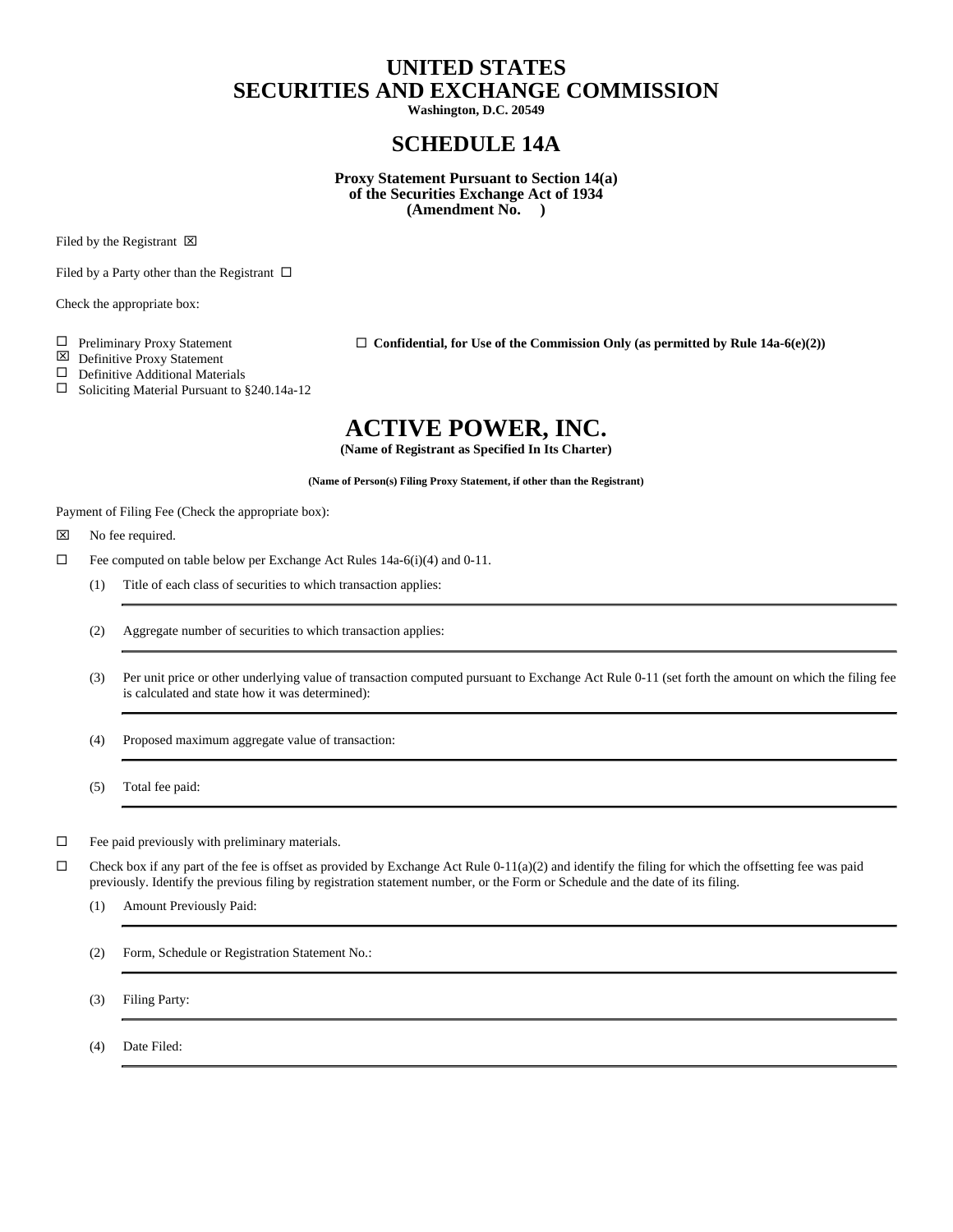

## 2128 W. BRAKER LANE, BRAKER 12, AUSTIN, TEXAS 78758

March 15, 2005

Dear Stockholder:

You are cordially invited to attend the 2005 Annual Meeting of Stockholders of Active Power, Inc., which will be held at the company's principal executive offices, located at 2128 W. Braker Lane, Austin, TX 78758, Braker 12, on Friday, April 29, 2005, at 5:00 p.m. Central Time.

Details of the business to be conducted at the Annual Meeting are given in the accompanying Notice of Annual Meeting of Stockholders and Proxy Statement.

After careful consideration, our Board of Directors has unanimously approved the proposals set forth in the proxy statement and recommends that you vote in favor of such proposals, including the proposal for the election of the directors nominated to the Active Power, Inc. Board of Directors.

You may vote your shares by telephone, by the Internet, or by signing, dating and returning the enclosed proxy promptly in the accompanying reply envelope. Telephone and Internet voting instructions can be found on the attached proxy. Representation of your shares at the Annual Meeting is very important. Accordingly, whether or not you plan to attend the Annual Meeting, we urge you to submit your proxy promptly by one of the methods offered. You may revoke your proxy at any time prior to the Annual Meeting. If you are able to attend the Annual Meeting and wish to change your proxy vote, you may do so simply by voting in person at the Annual Meeting.

Sincerely, /s/ Joseph F. Pinkerton III Joseph F. Pinkerton III *Chairman of the Board, President and Chief Executive Officer*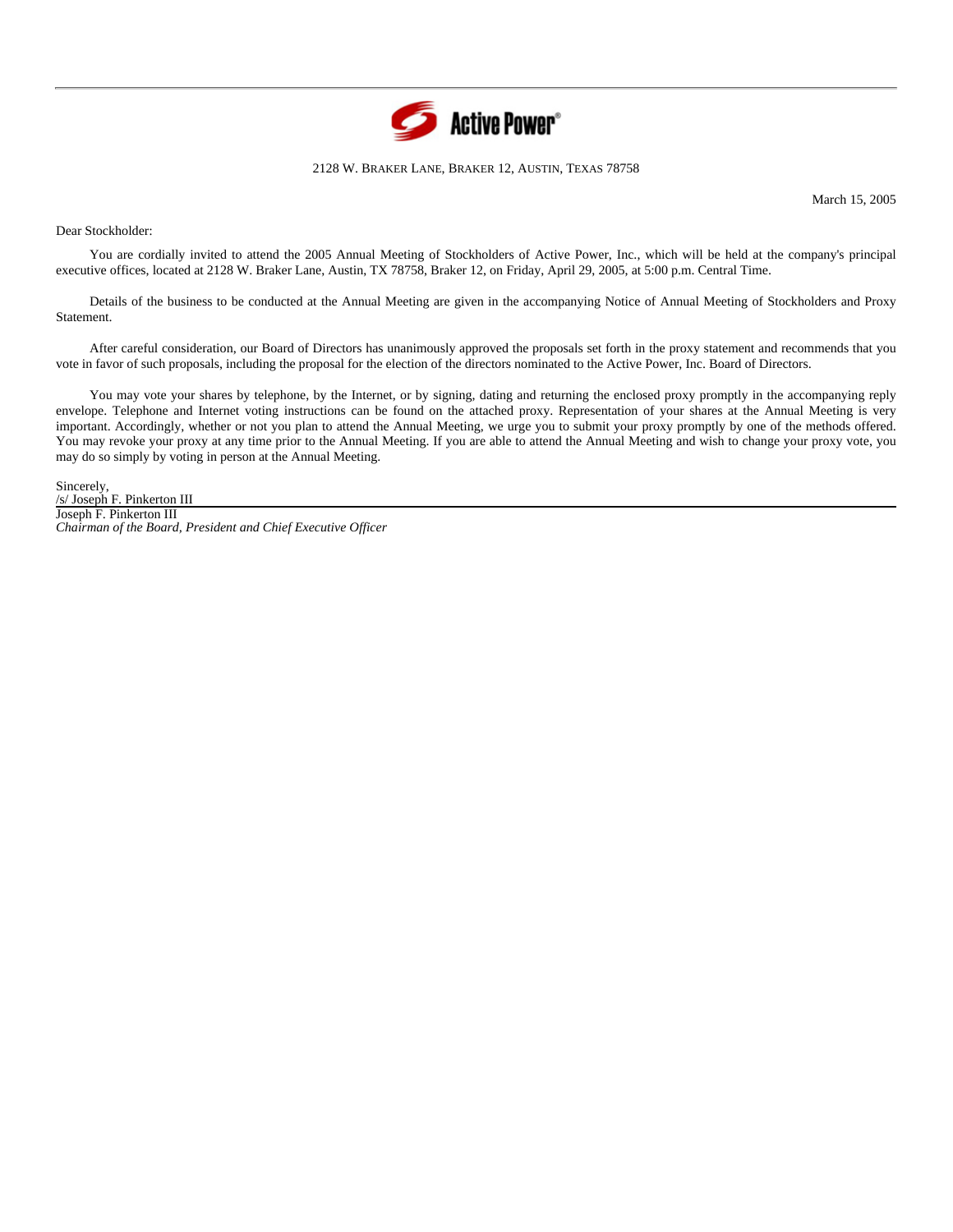# **ACTIVE POWER, INC.**

# **NOTICE OF ANNUAL MEETING OF STOCKHOLDERS TO BE HELD APRIL 29, 2005**

# **TO THE STOCKHOLDERS OF ACTIVE POWER, INC.:**

NOTICE IS HEREBY GIVEN that the Annual Meeting of Stockholders of Active Power, Inc., a Delaware corporation, will be held on Friday, April 29, 2005, at 5:00 p.m. Central Time, at 2128 W. Braker Lane, Austin, Texas 78758, Braker 12, for the following purposes, as more fully described in the proxy statement accompanying this notice:

1. To elect two Class II directors to serve until our 2008 annual meeting of stockholders, or until their successors are duly elected and qualified;

2. To ratify the appointment of Ernst & Young LLP as independent auditors for our company for the fiscal year ending December 31, 2005; and

3. To transact such other business as may properly come before the meeting or any adjournment or adjournments thereof.

Only stockholders of record at the close of business on March 4, 2005 are entitled to notice of and to vote at the Annual Meeting. A list of stockholders entitled to vote at the Annual Meeting will be available for inspection at our principal executive offices.

All stockholders are cordially invited to attend the meeting in person. Whether or not you plan to attend, please sign and return the proxy in the envelope enclosed for your convenience, or vote your shares by telephone or by the Internet as promptly as possible. Telephone and Internet voting instructions can be found on the attached proxy. Should you receive more than one proxy because your shares are registered in different names and addresses, each proxy should be signed and returned to assure that all your shares will be voted. You may revoke your proxy at any time prior to the Annual Meeting. If you attend the Annual Meeting and vote, your proxy will be revoked automatically and only your vote at the Annual Meeting will be counted.

Sincerely, /s/ Michael Chibib

Michael Chibib *General Counsel* Austin, Texas March 15, 2005

**YOUR VOTE IS VERY IMPORTANT, REGARDLESS OF THE NUMBER OF SHARES YOU OWN. PLEASE READ THE ATTACHED PROXY STATEMENT CAREFULLY, AND VOTE YOUR SHARES BY TELEPHONE, BY THE INTERNET OR BY COMPLETING, SIGNING AND DATING THE ENCLOSED PROXY CARD AS PROMPTLY AS POSSIBLE AND RETURNING IT IN THE ENCLOSED ENVELOPE.**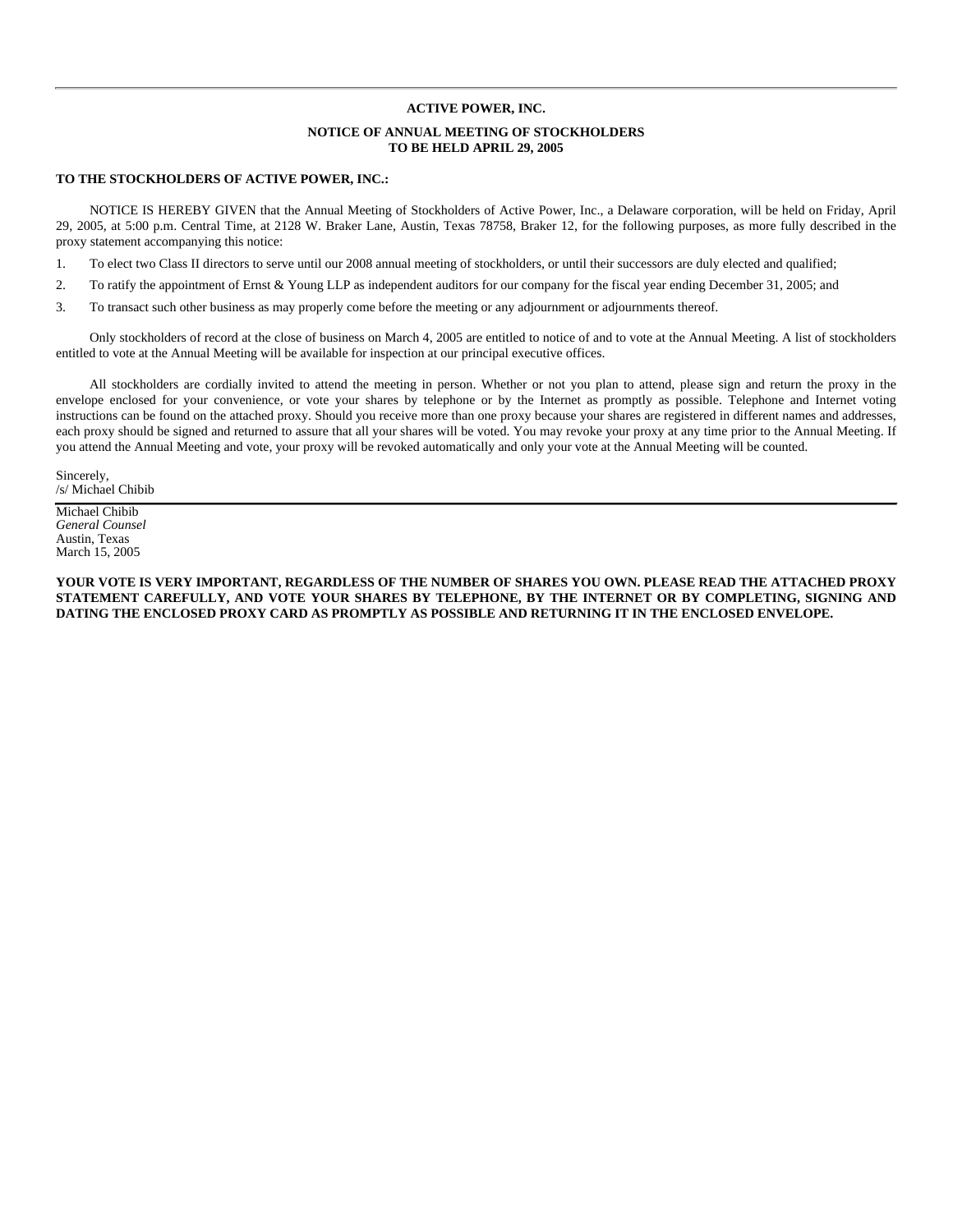# **ACTIVE POWER, INC. 2128 W. Braker Lane, Braker 12 Austin, Texas 78758**

# **PROXY STATEMENT FOR THE ANNUAL MEETING OF STOCKHOLDERS TO BE HELD ON APRIL 29, 2005**

## **General**

The enclosed proxy is solicited on behalf of the Board of Directors of Active Power, Inc., a Delaware corporation, for use at the Annual Meeting of Stockholders to be held on April 29, 2005. The Annual Meeting will be held at 5:00 p.m. Central Time at our principal executive offices, located at 2128 W. Braker Lane, Austin, Texas 78758, Braker 12. These proxy solicitation materials were mailed on or about March 18, 2005, to all stockholders entitled to vote at our Annual Meeting.

#### **Voting**

The specific proposals to be considered and acted upon at our Annual Meeting are summarized in the accompanying notice and are described in more detail in this proxy statement. On March 4, 2005, the record date for determination of stockholders entitled to notice of and to vote at the Annual Meeting, there were 48,562,749 shares of our common stock outstanding and no shares of our preferred stock were outstanding. Each stockholder is entitled to one vote for each share of common stock held by such stockholder on March 4, 2005. The presence, in person or by proxy, of holders of a majority of our shares entitled to vote is necessary to constitute a quorum at this Annual Meeting. Stockholders may not cumulate votes in the election of directors. The vote of a plurality of the shares of our common stock present in person or represented by proxy at this meeting and entitled to vote on the election of directors is necessary for the election of a director. The nominees receiving the greatest number of votes at this meeting will be elected to our Board of Directors, even if they receive less than a majority of such shares.

All votes will be tabulated by the inspector of election appointed for the Annual Meeting, who will separately tabulate affirmative and negative votes, abstentions and broker non-votes (i.e., a proxy submitted by a broker or nominee specifically indicating lack of discretionary authority to vote on the matter). Abstentions and broker non-votes are counted for purposes of determining the presence or absence of a quorum for the transaction of business.

#### **Proxies**

If the enclosed form of proxy is properly signed and returned or if you properly follow the instructions for telephone or Internet voting, the shares represented thereby will be voted at the Annual Meeting in accordance with the instructions specified thereon. If you sign and return your proxy without specifying how the shares represented thereby are to be voted, the proxy will be voted FOR the election of the directors proposed by our Board of Directors unless the authority to vote for the election of such directors are withheld and, if no contrary instructions are given, the proxy will be voted FOR the approval of Proposal Two described in this Notice of Annual Meeting and proxy statement. You may revoke or change your Proxy at any time before the Annual Meeting by filing with our Corporate Secretary at our principal executive offices at 2128 W. Braker Lane, Austin, Texas 78758, Braker 12, a notice of revocation or another signed proxy with a later date. You may also revoke your proxy by attending the Annual Meeting and voting in person.

#### **Solicitation**

We will bear the entire cost of solicitation, including the preparation, assembly, printing and mailing of this proxy statement, the proxy and any additional solicitation materials furnished to the stockholders. Copies of solicitation materials will be furnished to brokerage houses, fiduciaries and custodians holding shares in their names that are beneficially owned by others so that they may forward this solicitation material to such beneficial owners. In addition, we may reimburse such persons for their costs in forwarding the solicitation materials to such beneficial owners. The original solicitation of Proxies by mail may be supplemented by a solicitation by telephone, telegram or other means by our directors, officers or employees. No additional compensation will be paid to these individuals for any such services. Except as described above, we do not presently intend to solicit Proxies other than by mail.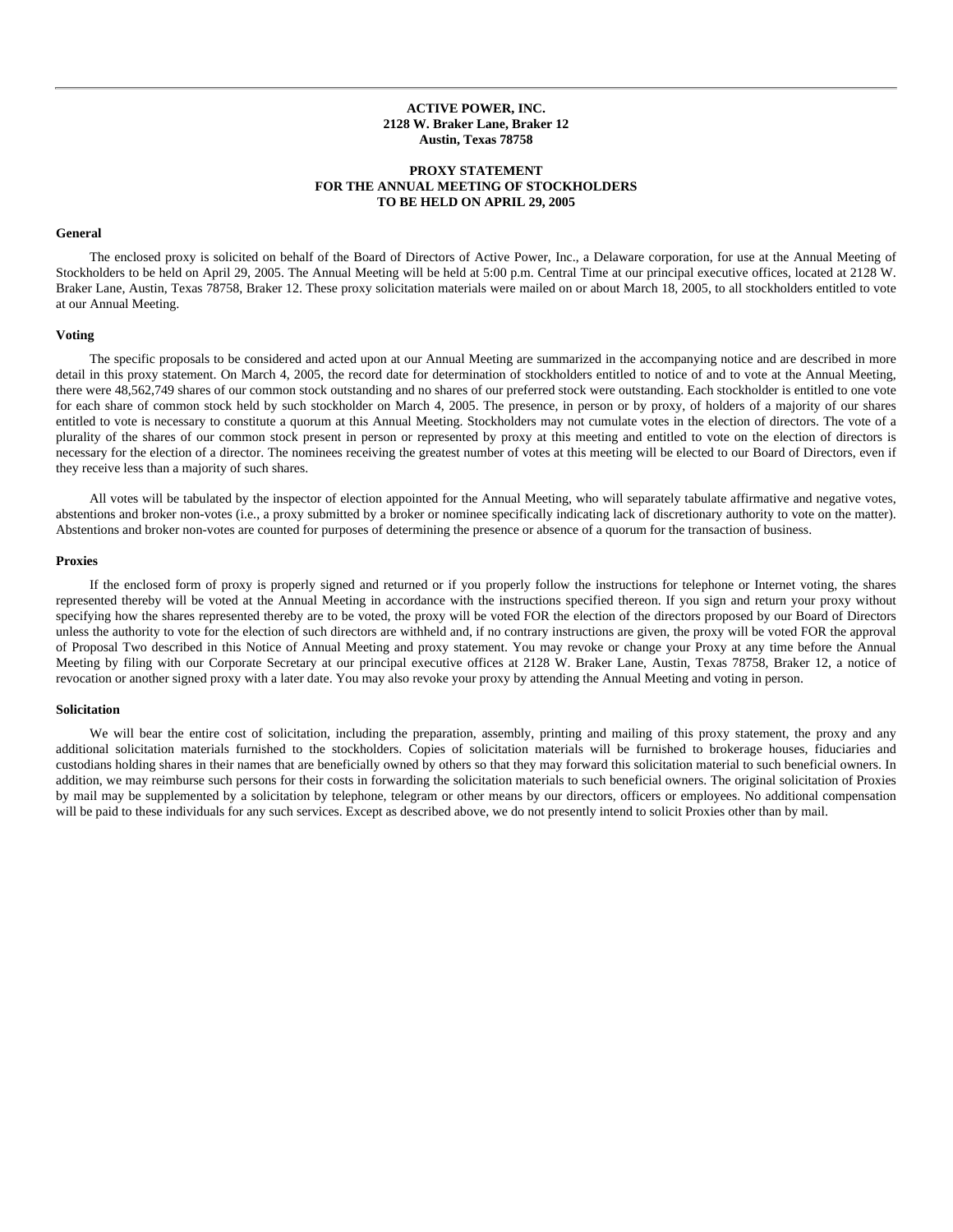# **Deadline for Receipt of Stockholder Proposals**

Pursuant to Rule 14a-8 under the Securities Exchange Act of 1934, stockholder proposals to be presented at our 2006 Annual Meeting of Stockholders and in our proxy statement and form of proxy relating to that meeting, must be received by us at our principal executive offices in Austin, Texas, addressed to our Corporate Secretary, not later than November 15, 2005, the date which is 120 days prior to March 15, 2006. With respect to any stockholder proposal not submitted pursuant to Rule 14a-8 and unless notice is received by us in the manner specified in the previous sentence, the proxy holders shall have discretionary authority to vote against any proposal presented at our 2006 Annual Meeting of Stockholders. These proposals must comply with applicable Delaware law, the rules and regulations promulgated by the Securities and Exchange Commission and the procedures set forth in our Bylaws.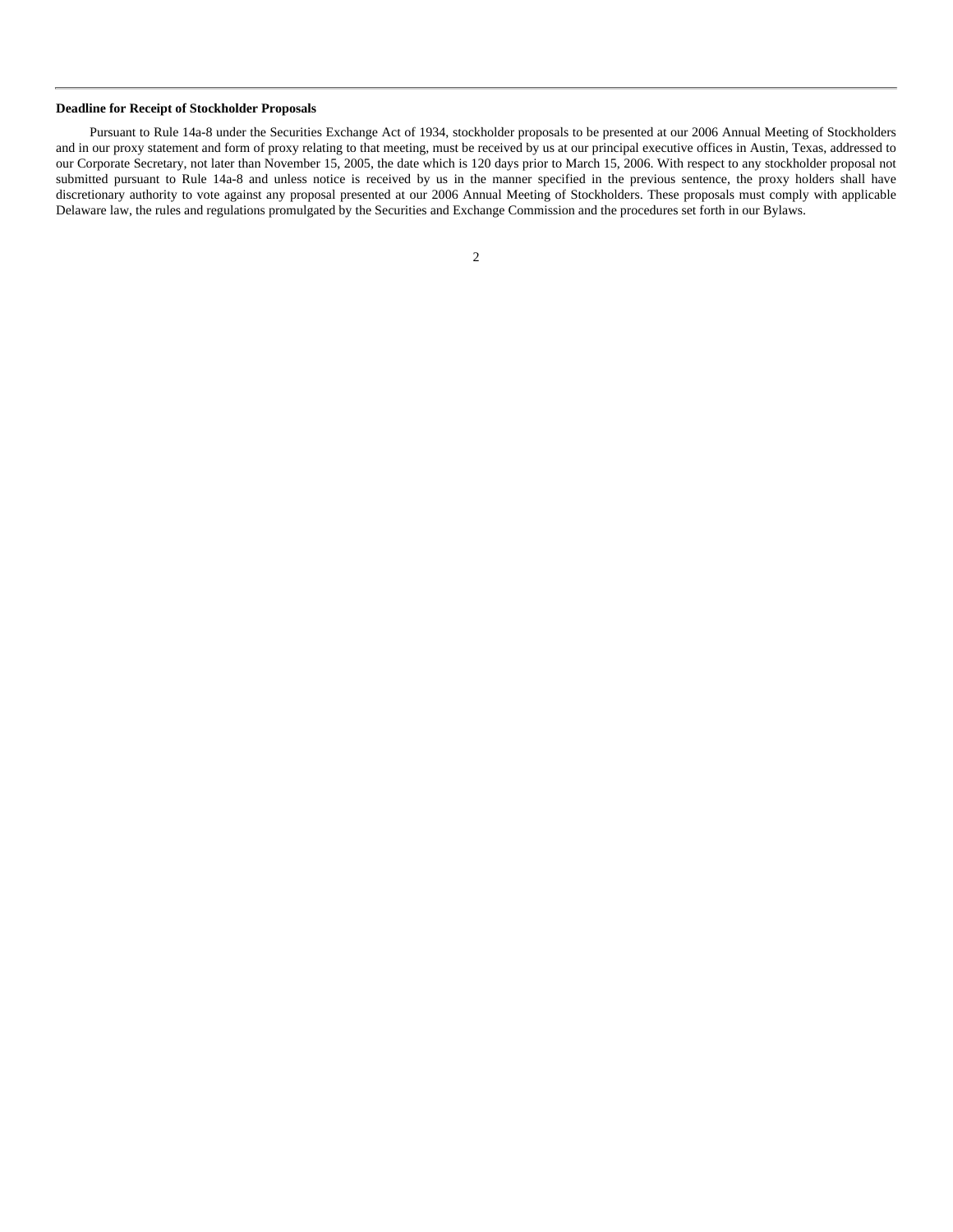# **MATTERS TO BE CONSIDERED AT ANNUAL MEETING PROPOSAL ONE: ELECTION OF DIRECTORS**

## **General**

Our certificate of incorporation provides that our Board of Directors be divided into three classes of directors, as nearly equal in size as practicable, and each of which will serve staggered three-year terms or until his or her successor has been duly elected and qualified. At this Annual Meeting, we will be electing two Class II directors whose term will expire at our 2008 Annual Meeting. Our Board of Directors currently consists of seven persons. Each of the nominees listed below are current directors.

The nominees for election have agreed to serve if elected, and management has no reason to believe that the nominees will be unavailable to serve. In the event the nominees are unable or decline to serve as directors at the time of the Annual Meeting, the Proxies will be voted for any nominee(s) who may be designated by our present Board of Directors to fill the vacancy(ies). Unless otherwise instructed, the proxy holders will vote the Proxies received by them FOR the nominees named below.

The Board of Directors has determined that each of Messrs. Almgren, Anderson, Bond, Lindelow, Scott and Rock, are "independent directors" as defined in Rule 4200(a)(15) of the Marketplace Rules of the NASDAQ Stock Market, Inc.

## **Nominees for Class II Directors with Terms Expiring at the 2008 Annual Meeting**

The following table sets forth the name, age and current positions of the nominees for election of our directors:

| <b>Name</b>      | Age | <b>Current Position</b>                             | <b>Proposed Class</b><br>of Director |
|------------------|-----|-----------------------------------------------------|--------------------------------------|
| Terrence L. Rock | 58  | Director and Chairman of the Compensation Committee | Class II                             |
| Jan H. Lindelow  | 50  | Director                                            | Class II                             |

## **Nominees for Class II Directors**

**Terrence L. Rock**, 58, has served as a member of our Board of Directors since July 1997. Since 1996, Mr. Rock has served as a partner with CenterPoint Venture Partners, a venture capital firm. From 1983 to 1996, Mr. Rock worked for Convex Computer Corporation, a high performance computer company, holding various positions, including President and Vice President of Operations. Mr. Rock also serves on the board of directors of several private companies. Mr. Rock holds a B.S. in mechanical engineering from South Dakota School of Mines and Technology.

**Jan H. Lindelow**, 59, has served as a member of our Board of Directors since February 1998. From June 2001 to June 2002, Mr. Lindelow served as Vice President, Emerging Business Development at IBM Corporation. From May 1997 to May 2001, Mr. Lindelow served as Chairman and Chief Executive Officer of Tivoli Systems Inc., a division of IBM. From July 1994 to December 1995, Mr. Lindelow was President and COO of Symbol Technologies. From 1989 to June 1994, Mr. Lindelow worked in several senior executive positions at Asea Brown Boveri AG, a power and automation engineering company. Mr. Lindelow serves on the board of directors of Vignette Corporation, a publicly traded software company, and several other private companies. Mr. Lindelow holds an M.S. in electrical engineering from the Royal Institute of Technology in Stockholm, Sweden.

#### **Other Directors**

Set forth below is information concerning our other directors whose term of office continues after this Annual Meeting.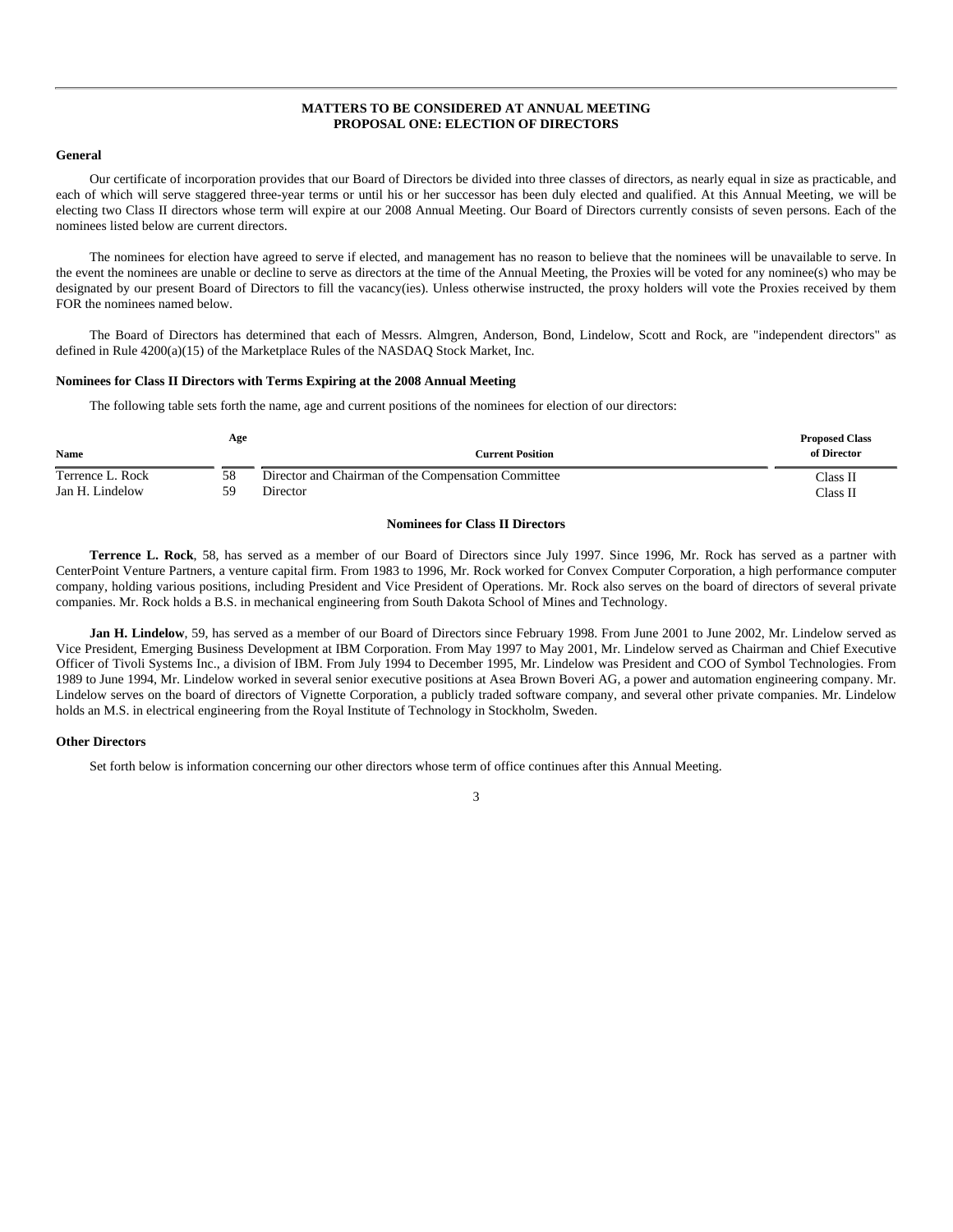## *Class III Directors Whose Terms Expire at the 2006 Annual Meeting of Stockholders*

**Joseph F. Pinkerton, III**, 41, our founder, has served as our Chief Executive Officer, President and a member of our board of directors since August 1992. In December 2001, Mr. Pinkerton was appointed Chairman of the Board. Prior to founding Active Power, Mr. Pinkerton was a principal with FRC, a private research and development company. Pinkerton holds a B.A. in Physics from Albion College, in association with Columbia University.

**Ake Almgren**, 58, has served as a member of our Board of Directors since March 2004. Since May 2003, Dr. Almgren has served as President of his consultant company, ORKAS Corp. From July 1998 to May 2003, Dr. Almgren served as Chairman and Chief Executive Officer of Capstone Turbine Corp. Prior to his employment at Capstone, Dr. Almgren had a 26-year career at ASEA Brown Boveri Limited ("ABB"), a worldwide power solutions company, where he held the position of worldwide Business Area Manager for Distribution Transformers and managed the operation of 36 plants in 28 countries. He also was President of ABB Power T&D Company, President of ABB Power Distribution, and President of ABB Power Systems during his tenure at ABB. Mr. Almgren also serves on the board of directors of several private companies. Dr. Almgren holds a Ph.D. in Engineering from Linkopings Tekniska Hogskola in Sweden and a Masters of Mechanical Engineering from the Royal Institute of Technology in Stockholm, Sweden.

#### *Class I Directors Whose Terms Expire at the 2007 Annual Meeting of Stockholders*

**Richard E. Anderson**, 40, has served as a member of our Board of Directors since July 1997. In 1992, Mr. Anderson co-founded Hill Partners, Inc., a real estate development and investment company, where he currently serves as partner. Mr. Anderson holds a B.A. in economics from Southern Methodist University.

**Rodney S. Bond**, 60, has served as a member of our Board of Directors since September 1994. From October 2000 to the present, Mr. Bond has served as a principal engaged in financial and strategic planning consulting at Sherman Partners. From May 1990 to October 2000, Mr. Bond served in various capacities, including as Chief Strategic Officer and Chief Financial Officer, with VTEL Corporation, a publicly traded digital video communications company. Mr. Bond holds a B.S. in metallurgical engineering from the University of Illinois and a M.B.A. from Northwestern University.

**Benjamin L. Scott**, 55, has served as a member of our Board of Directors since March 2002. Since May 2002, Mr. Scott has served as a Venture Partner with Austin Ventures, a venture capital firm. From January 2000 to May 2002, Mr. Scott served as a Venture Partner with Quadrant Management, a venture capital firm. From October 1997 to November 1999, Mr. Scott served as the Chairman and Chief Executive Officer of IXC Communications, a public provider of data and voice communications services that is now known as Broadwing Communications. Mr. Scott has served as a senior executive with AT&T, PrimeCo and Bell Atlantic. Mr. Scott also serves on the board of directors of several private companies and holds a B.S. in psychology from Virginia Polytechnic Institute and State University.

## **Board Committees and Meetings**

In 2004, our Board of Directors held eleven meetings. The Board of Directors has an Audit Committee, a Compensation Committee, a Nominating and Corporate Governance Committee (established in March 2005), a Special Litigation Committee and a Special Stock Option Committee. The Board of Directors has adopted written charters for the Audit Committee, Compensation Committee and Nominating and Corporate Governance Committee, each of which is posted on our Internet website under the "Company" page. In addition, a copy of the charter for the Audit Committee is attached hereto as *Appendix A* and a copy of the charter for the Nominating and Corporate Governance Committee is attached hereto as *Appendix B*. Each director attended or participated in 75% or more of the aggregate of (i) the total number of meetings of the Board of Directors and (ii) the total number of meetings held by all committees of the Board of Directors on which such director served during 2004.

*Audit Committee*. The Audit Committee is responsible for the selection, retention and oversight of our independent auditors. In addition, the Audit Committee reports to the Board of Directors with regard to:

- the scope of our annual audits;
- fees to be paid to the auditors;
- the performance of our independent auditors;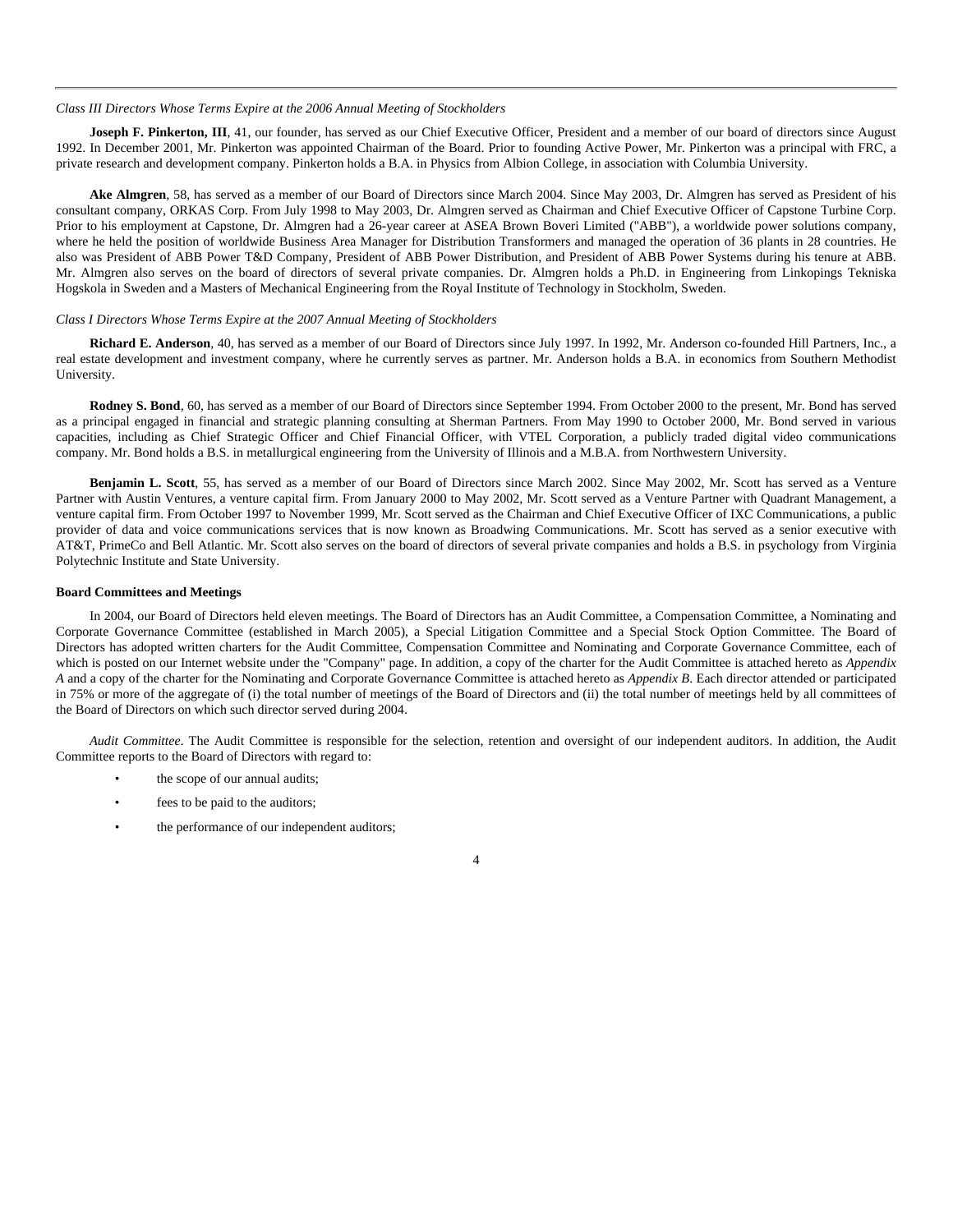- compliance with our accounting and financial policies; and
- management's procedures and policies relative to the adequacy of our internal accounting controls.

The Audit Committee is further responsible to pre-approve all audit and non-audit services performed by our independent auditors. The members of the Audit Committee throughout 2004 and as of December 31, 2004 were Messrs. Bond, Anderson and Rock. Mr. Bond serves as the Chairman of the Audit Committee. The Audit Committee held nine meetings during fiscal 2004. The board has determined that all members of the Audit Committee are "independent" as that term is defined in Rule 4200(a)(15) of the Marketplace Rules of The NASDAQ Stock Market, Inc. The Board of Directors has determined that Mr. Bond is qualified as an "audit committee financial expert" under Item 401(h) of Regulation S-K.

*Compensation Committee*. The Compensation Committee reviews and makes recommendations to the Board of Directors regarding our compensation policies and all forms of compensation to be provided to our directors, executive officers and certain other key employees. We also have a Special Stock Option Committee that manages the granting of stock options to new and existing employees. The Compensation Committee reviews bonus arrangements for all of our executive officers and assists the Special Stock Option Committee with the stock compensation for our new and existing employees. The Compensation Committee also administers our stock option and stock purchase plans. The members of the Compensation Committee during 2004 were Messrs. Scott and Rock. Mr. Rock serves as the Chairman of the Compensation Committee. The Compensation Committee held one meeting during 2004. The Board of Directors has determined that all members of the Compensation Committee are "independent" as that term is defined in Rule 4200(a)(15) of the Marketplace Rules of The NASDAQ Stock Market, Inc.

*Nominating and Corporate Governance Committee*. The Nominating and Corporate Governance Committee was established in March 2005 to assist our Board of Directors in fulfilling its responsibilities for identifying qualified individuals to become members of the Board of Directors; determining the composition of the Board of Directors and its committees; monitoring the effectiveness of the Board of Directors and facilitating the measurement of the effectiveness of its committees; and developing, monitoring and evaluating sound corporate governance policies and procedures promoting honest and ethical conduct, including policies pertaining to the identification and treatment of conflicts of interest. The current members of the Nominating and Corporate Governance Committee are Messrs. Anderson, Bond and Scott, with Mr. Scott serving as its Chairman. The Board of Directors has determined that each member is an "independent director" as defined in Rule 4200(a)(15) of the Marketplace Rules of The NASDAQ Stock Market.

*Special Litigation Committee.* The Special Litigation Committee is a committee of our Board of Directors composed of Messrs. Bond and Scott that is responsible for keeping abreast of the company's pending litigation, particularly with respect to the *Magnex* litigation that we have settled and the *Greenwich* litigation which is ongoing. The Special Litigation Committee meets with our General Counsel and outside law firms and legal advisors and is involved in assisting with strategic decisions regarding legal matters. During 2004, the special litigation committee held five meetings and acted by written consent one time. The Board of Directors may reassess the need to maintain this committee following the resolution of the *Greenwich* litigation.

*Special Stock Option Committee.* The Special Stock Option Committee is a subcommittee of our Compensation Committee composed of Mr. Pinkerton that approves grants of stock options from our 2000 Stock Incentive Plan to non-executive officers and employees. During 2004, the Special Stock Option Committee acted by written consent six times.

#### **Independent Director Meetings**

In January 2003, the independent members of our Board of Directors resolved to meet separately from the full Board of Directors and outside the presence of our management. The independent directors met 11 times during 2004. Jan Lindelow served as the lead independent director during 2004. Benjamin Scott has been appointed to serve as the lead independent director in 2005 and shall serve in such position until he resigns from such position or until a replacement is elected or appointed. The independent members of our Board of Directors meet in conjunction with each regularly scheduled meeting of our Board of Directors and other sessions may be called by our "lead independent director" in his own discretion or at the request of the other independent directors.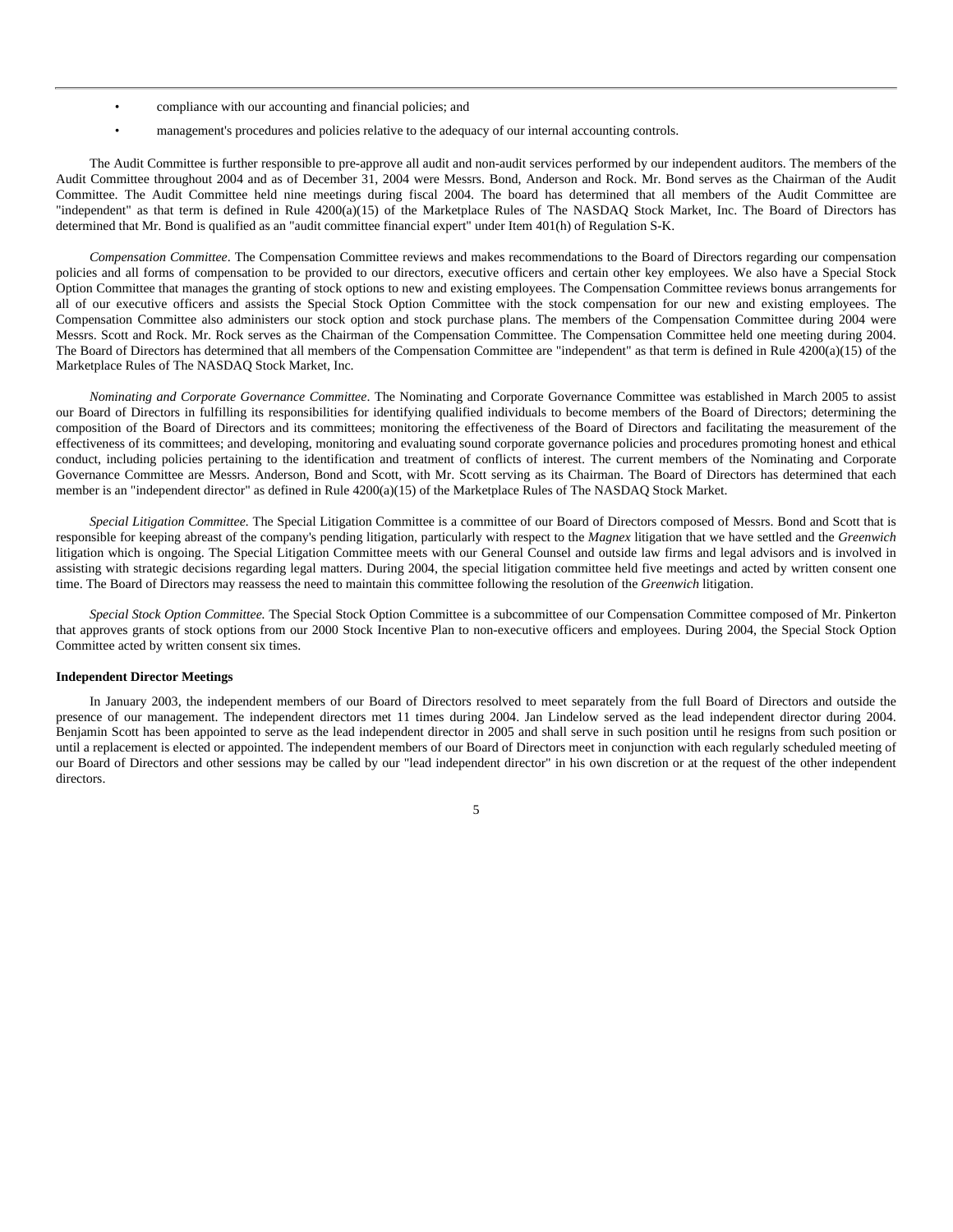#### **Director Nominations**

In 2004, our full Board of Directors discussed potential candidates for our Board of Directors and the director nominees were selected by a majority of the independent directors meeting in executive session. All of the nominees recommended for election to the board at this Annual Meeting are directors standing for re-election.

In March 2005, our Board of Directors created a Nominating and Corporate Governance Committee. This committee is responsible for, among other things, identifying potential director candidates. In evaluating potential director candidates, the Nominating and Corporate Governance Committee considers the appropriate balance of experience, skills and characteristics required of our Board of Directors and seeks to ensure that at least a majority of the directors are independent under the applicable Marketplace Rules of The NASDAQ Stock Market. The Nominating and Corporate Governance Committee selects director nominees based on their personal and professional integrity, depth and breadth of experience, ability to make independent analytical inquiries, understanding of our business, willingness to devote adequate attention and time to duties of our Board and such other criteria as is deemed relevant by the Nominating and Corporate Governance Committee. When considering potential director candidates, the Board of Directors also considers the candidate's character, judgment, diversity, age, skills, including financial literacy, and experience in the context of the needs of Active Power and the Board of Directors.

In identifying potential director candidates, the Nominating and Corporate Governance Committee relies on any source available for the identification and recommendation of candidates, including current directors and officers. In addition, the Nominating and Corporate Governance Committee may engage a third party search firm to identify and recommend potential candidates. Finally, the Nominating and Corporate Governance Committee will consider candidates recommended by stockholders. In 2004, we paid \$115,000 to a third party to assist us in identifying or evaluating potential nominees for our Board of Directors.

Any stockholder wishing to recommend a director candidate for consideration by the Nominating and Corporate Governance Committee must provide written notice not later than November 15, 2005 to the Corporate Secretary at our principal executive offices located at 2128 W. Braker Lane, Braker 12, Austin, Texas 78758. Any such notice should clearly indicate that it is a recommendation of a director candidate by a stockholder and must set forth (i) the name, age, business address and residence address of the recommended candidate; (ii) the principal occupation or employment of such recommended candidate; (iii) the class and number of shares of our stock that are beneficially owned by such recommended candidate; (iv) a description of all understandings or arrangements between the stockholder and the recommended candidate and any other person or persons pursuant to which the recommendations are to be made by the stockholder and (v) any other information relating to such recommended candidate that is required to be disclosed in solicitations of proxies for the election of directors. In addition, such notice must contain (i) a representation that the stockholder is a holder of record of our common stock entitled to vote at such meeting; (ii) the name and address, as they appear on our books, of the stockholder proposing such nomination; (iii) the class and number of shares of our common stock that are beneficially owned by such stockholder; (iv) any material interest of the stockholder in such recommendation and (v) any other information that is required to be provided by the stockholder pursuant to Regulation 14A under the Securities Exchange Act of 1934, as amended, in such stockholder's capacity as proponent of a stockholder proposal. Assuming that a stockholder recommendation contains the information required above, the Nominating and Corporate Governance Committee will evaluate a candidate recommended by a stockholder by following substantially the same process, and applying substantially the same criteria, as for candidates identified through other sources.

#### **Stockholder Communications with the Board of Directors**

The Board of Directors maintains a process for stockholders to communicate with the Board of Directors or with individual directors. Stockholders who wish to communicate with the Board of Directors or with individual directors should direct written correspondence to our Corporate Secretary at our principal executive offices located at 2128 W. Braker Lane, Braker 12, Austin, Texas 78758. Any such communication must contain (i) a representation that the stockholder is a holder of record of stock of the corporation, (ii) the name and address, as they appear on the corporation's books, of the stockholder sending such communication and (iii) the class and number of shares of Active Power that are beneficially owned by such stockholder. The Corporate Secretary will forward such communications to the Board of Directors or the specified individual director to whom the communication is directed unless such communication is unduly hostile, threatening, illegal or similarly inappropriate, in which case the Corporate Secretary has the authority to discard the communication or to take appropriate legal action regarding such communication.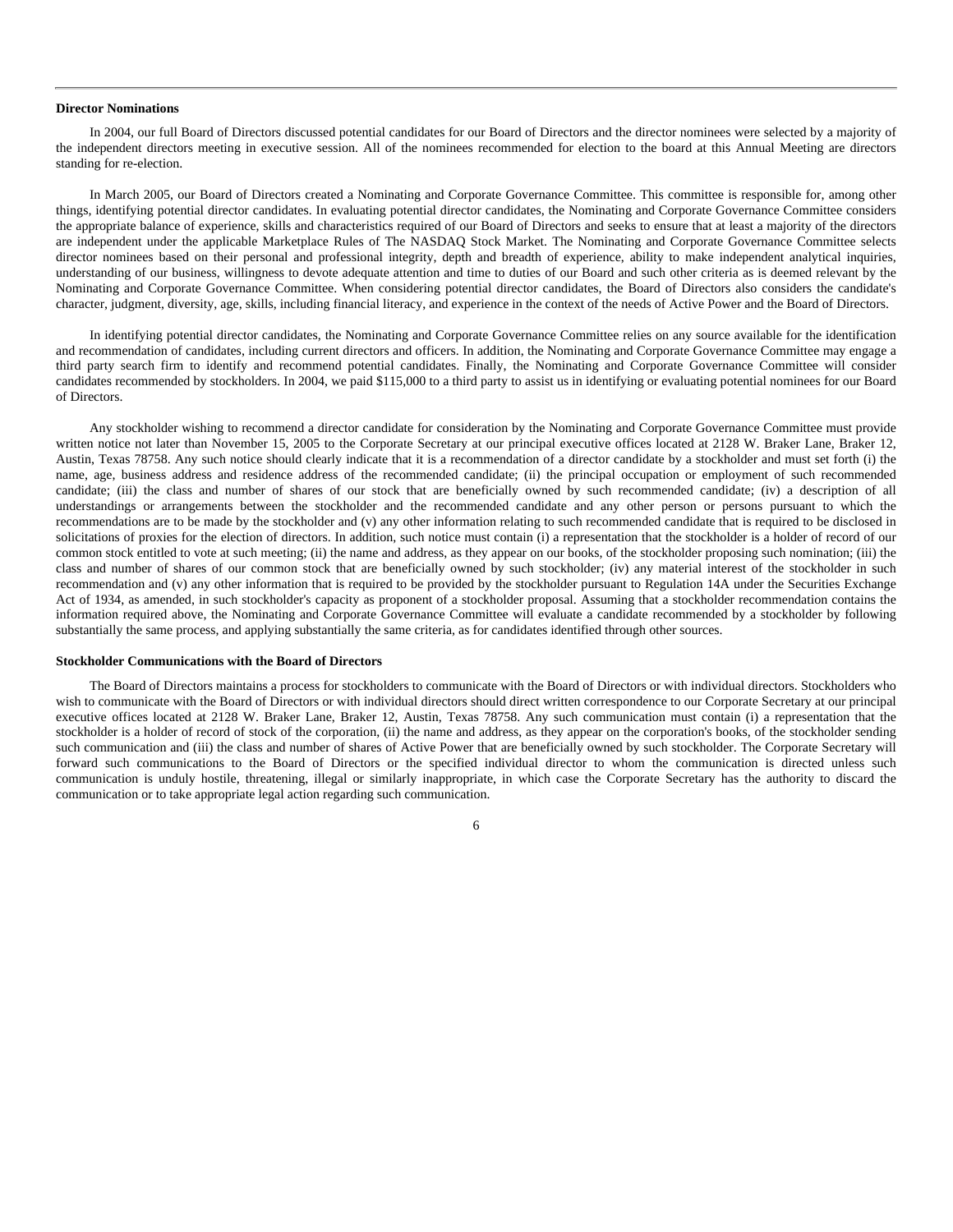#### **Code of Ethics**

We have adopted a Code of Business Conduct and Ethics that applies to all officers, directors, employees and consultants. The Code of Business Conduct and Ethics is intended to comply with Item 406 of Regulation S-K of the Securities Exchange Act of 1934 and with applicable rules of The NASDAQ Stock Market, Inc. Our Code of Business Conduct and Ethics is posted on our Internet website under the "Company" page. Our Internet website address is http://www.activepower.com.

#### **Director Compensation and Indemnification Arrangements**

Our Board of Directors met in January 2003 and modified the Board's compensation arrangement to ensure that it was comparable with other similarly situated companies, and considered the increased time commitments required for service and the heightened scrutiny and responsibility of directors of publicly traded companies. Our Compensation Committee reviewed our current director compensation programs, but has determined that director compensation will not change for 2005. Our non-employee directors receive a fee of \$7,500 per quarter for their service as a director. Additional cash compensation in the following annual amounts will be paid to board members in 2005:

- Audit Committee participants (\$10,000);
- Audit Committee chairperson, in addition to Audit Committee participation compensation (\$10,000);
- Compensation and Nominating and Corporate Governance Committee participants (\$5,000);
- Compensation and Nominating and Corporate Governance Committee or other committee chairperson, excluding the Audit Committee, in addition to committee participation compensation (\$2,500);
- Special Litigation Committee participants (\$2,500), with potential additional compensation based on amount of pending litigation; and
- Lead Independent Director (\$10,000).

In addition to the cash compensation, non-employee directors receive option grants at periodic intervals under the automatic option grant program of our 2000 Stock Incentive Plan. Non-employee and employee directors are also eligible to receive option grants under the discretionary option grant program of the Plan. Under the automatic option grant program, each individual who first becomes a non-employee board member receives an option grant to purchase 25,000 shares of common stock on the date such individual joins the Board of Directors. The initial automatic option grant is supplemented by a discretionary option grant to purchase 5,000 shares of common stock on the date such person joins the Board of Directors. In addition, on the date of each annual stockholders meeting, each non-employee director who continues to serve as a non-employee director is automatically granted an option to purchase 7,500 shares of common stock, provided such individual has served on the Board of Directors for at least six months. This annual automatic grant shall be supplemented by a discretionary option grant to purchase 7,500 shares of common stock on the date of such annual stockholders meeting hereafter. Under these programs, on the date of our 2004 Annual Meeting each of Messrs. Anderson, Bond, Lindelow, Rock and Scott received an option grant to purchase 15,000 shares of common stock at an exercise price of \$3.29 per share. Upon his appointment to the Board of Directors in March 2004, Mr. Almgren received an option grant to purchase 30,000 shares of common stock at an exercise price of \$3.20 per share. At the 2005 Annual Meeting, Messrs. Almgren, Anderson, Bond and Scott and, assuming their re-election, Messrs. Lindelow and Rock, will receive an option grant to purchase 15,000 shares of common stock at an exercise price equal to the closing sale price of our common stock on The NASDAQ National Market on such date.

Our certificate of incorporation limits the liability of our directors to us or our stockholders for breaches of the directors' fiduciary duties to the fullest extent permitted by Delaware law. In addition, our certificate of incorporation and bylaws provide for mandatory indemnification of directors and officers to the fullest extent permitted by Delaware law. We also maintain directors' and officers' liability insurance and enter into indemnification agreements with all of our directors and executive officers.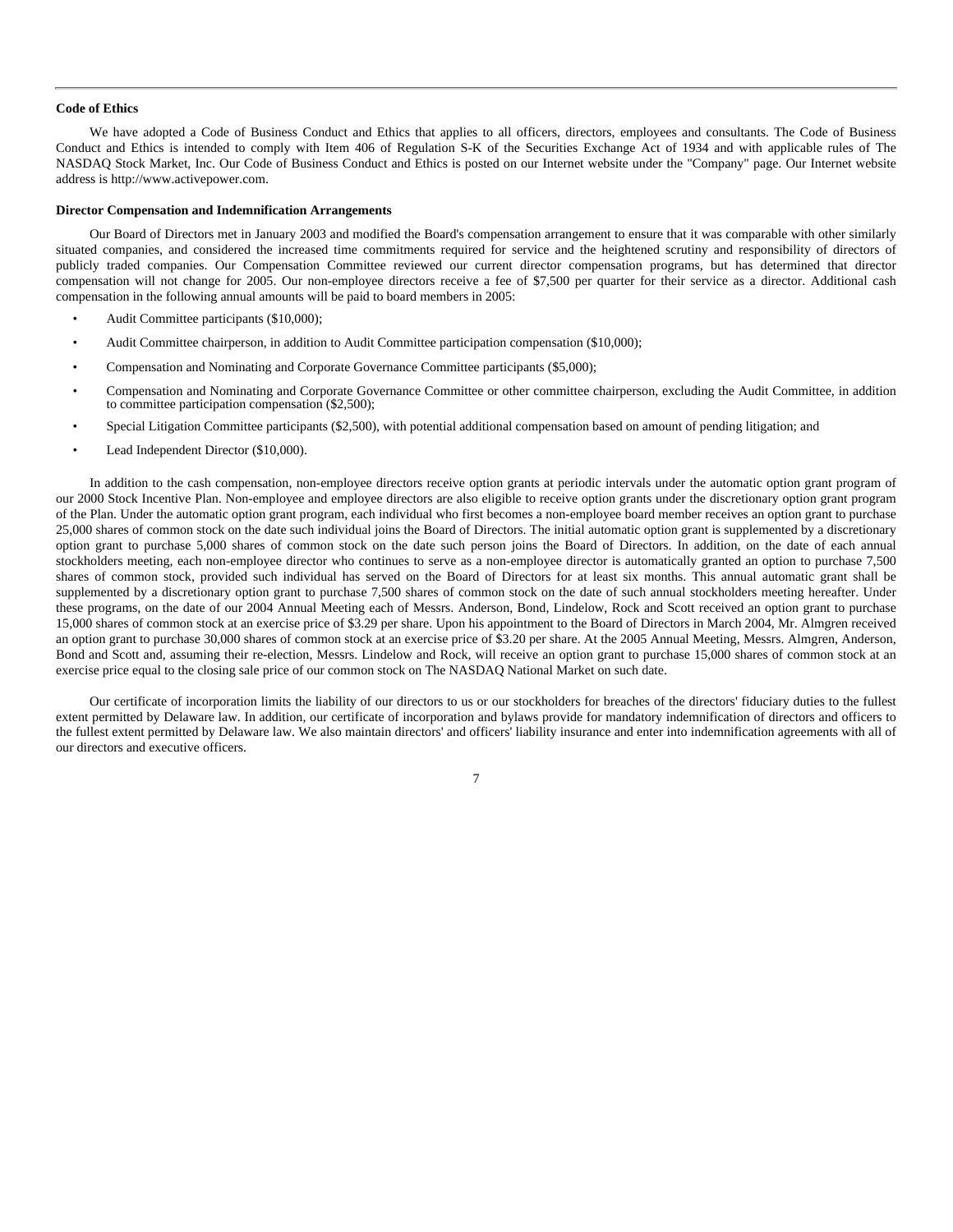# **Attendance at Annual Meetings**

We encourage, but do not require, the members of our Board of Directors to attend our annual meetings. All seven of our directors attended the Annual Meeting of Stockholders held on April 29, 2004.

# **Recommendation of the Board of Directors**

**Our Board of Directors recommends that the stockholders vote FOR the election of the director nominees listed above.**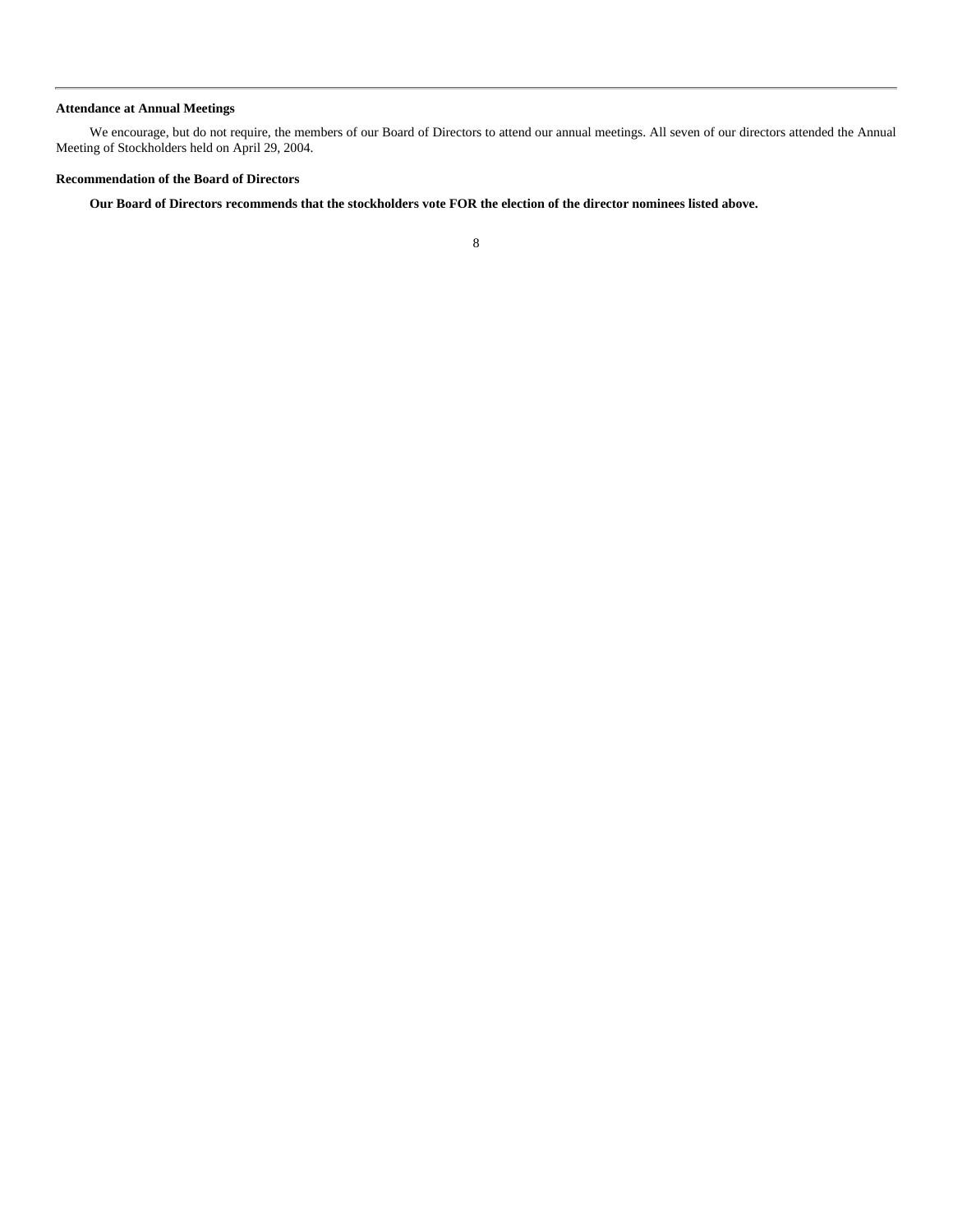# **PROPOSAL TWO: RATIFICATION OF INDEPENDENT AUDITORS**

The Audit Committee of our Board of Directors appointed the firm of Ernst & Young LLP, independent auditors for the fiscal year ended December 31, 2005. The Audit Committee is asking the stockholders to ratify this appointment. The affirmative vote of a majority of the shares represented and voting at the Annual Meeting is required to ratify the selection of Ernst & Young LLP. Ernst & Young LLP served in this capacity for each of our audits since becoming a publicly traded company in 2000.

In the event the stockholders fail to ratify the appointment, our Audit Committee will reconsider its selection. Even if the selection is ratified, the audit committee in its discretion may direct the appointment of a different independent auditing firm at any time during the year if the Audit Committee believes that such a change would be in the best interests of the company and our stockholders.

A representative of Ernst & Young LLP is expected to be present at the Annual Meeting, and will have the opportunity to make a statement if he or she desires to do so, and will be available to respond to appropriate questions.

#### *Fees billed to Active Power by Ernst & Young LLP for Fiscal 2004*

The following table presents fees for professional services rendered by Ernst & Young LLP and billed to us for the audit of the company's annual financial statements for the years ended December 31, 2004 and 2003, and fees for other services billed by Ernst & Young LLP during those periods:

|                    | 2004     |              | 2003     |
|--------------------|----------|--------------|----------|
| Fees               |          |              |          |
| Audit fees         | 506,481  | \$           | 132,000  |
| Audit-related fees | 56,295   |              | 4,300    |
| Tax fees           | 35,000   |              | 23,850   |
| All other fees     | $\theta$ |              | $\theta$ |
| <b>Total</b>       | 597,776  | $\mathbb{S}$ | 160,150  |
|                    |          |              |          |

*Audit Fees.* Annual audit fees relate to services rendered in connection with the audit of the annual financial statements included in our Form 10-K, the quarterly reviews of financial statements included in our Forms 10-Q filings and Form S-8 consent procedures. For 2004, audit fees also include the audit and testing of the company's internal controls in accordance with Section 404 of the Sarbanes-Oxley Act of 2002. Active Power is required to comply with Section 404 for its fiscal year ending December 31, 2004.

*Audit-Related Fees.* Audit-related services include fees for consultations concerning financial accounting and reporting matters.

*Tax Fees*. Tax services include fees for tax compliance, tax advice and tax planning.

*All Other Fees.* There were no other fees in 2004 or 2003.

## **Pre-Approval Policies**

The Audit Committee pre-approves all audit and non-audit services provided by our independent auditors prior to the engagement of the independent auditors with respect to such services. The Chairman of the Audit Committee has the authority to approve any additional audit services and permissible nonaudit services, provided the Chairman informs the Audit Committee of such approval at its next regularly scheduled meeting. The independent registered public accounting firm and management are required to periodically report to the Audit Committee regarding the extent of services provided by the independent registered public accounting firm in accordance with this pre-approval, and the fees for the services performed to date.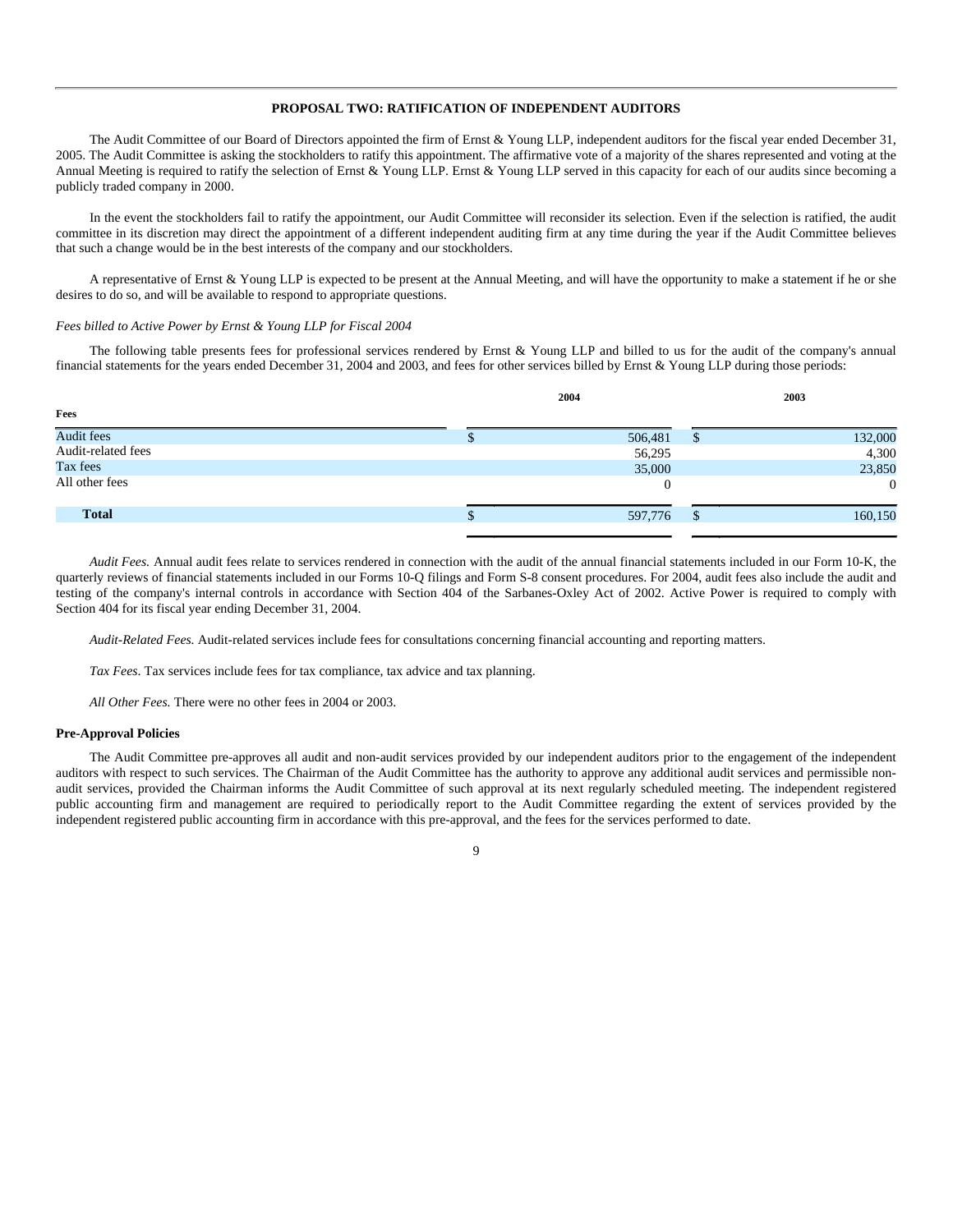## **Recommendation of the Board of Directors**

# **Our Board of Directors recommends that the stockholders vote FOR the ratification of the selection of Ernst & Young LLP to serve as our independent auditors for the fiscal year ending December 31, 2005.**

# **OTHER MATTERS**

We know of no other matters that will be presented for consideration at the Annual Meeting. If any other matters properly come before the Annual Meeting, it is the intention of the persons named in the enclosed form of proxy to vote the shares they represent as our Board of Directors may recommend. Discretionary authority with respect to such other matters is granted by the execution of the enclosed proxy.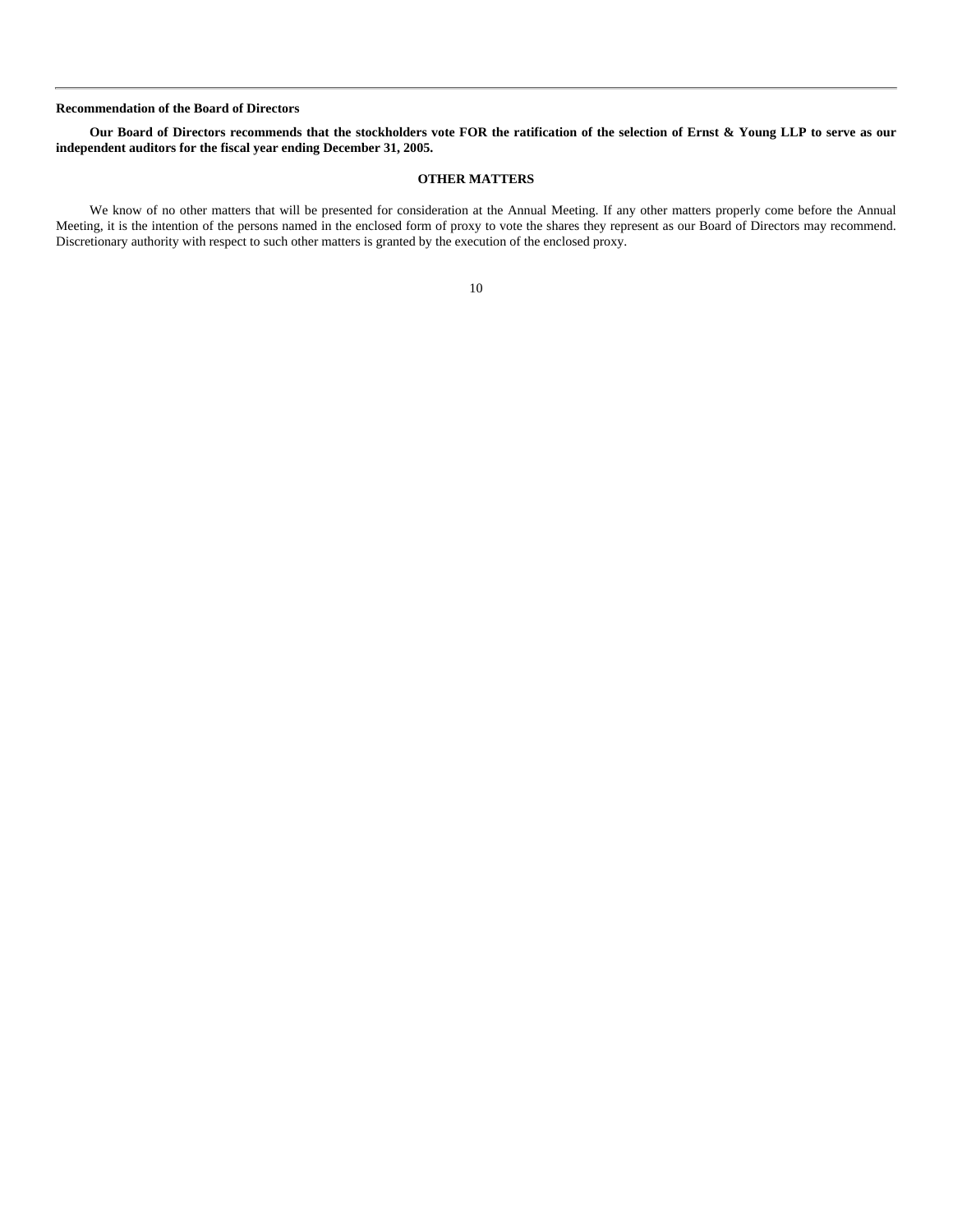# **OWNERSHIP OF SECURITIES**

The following table sets forth certain information known to us with respect to the beneficial ownership of our common stock as of March 4, 2005, by:

- each person known by us to be a beneficial owner of five percent (5%) or more of our common stock;
- each current director, including each director who is a nominee for election as a director;
- each executive officer named in the summary compensation table of the Executive Compensation and Other Information section of this proxy statement; and
- all current directors and executive officers as a group.

Our common stock is the only class of voting securities outstanding. Beneficial ownership is determined in accordance with the rules of the Securities and Exchange Commission and includes voting and investment power with respect to the securities. Except as indicated in the notes following the table, and subject to applicable community property laws, the persons named in the table have sole voting and investment power with respect to all shares of common stock shown as beneficially owned by them. The percentage of beneficial ownership is based on 48,562,749 shares of common stock outstanding as of March 4, 2005. In computing the number of shares beneficially owned by a person and the percentage ownership of that person, shares of our common stock subject to options held by that person that are currently exercisable or will become exercisable within 60 days following March 4, 2005 are deemed outstanding. However, these shares are not deemed outstanding for the purpose of computing the percentage ownership of any other person or entity.

| <b>Beneficial Owner</b>                                             | <b>Shares</b><br><b>Beneficially</b><br>Owned | Percentage<br>of Shares<br><b>Beneficially</b><br>Owned |
|---------------------------------------------------------------------|-----------------------------------------------|---------------------------------------------------------|
| Executive Officers and Directors:                                   |                                               |                                                         |
| Joseph F. Pinkerton, III                                            | 5,717,495                                     | 11.6%                                                   |
| David S. Gino                                                       | 770,489                                       | 1.6                                                     |
| Sriram Sivaram                                                      | 545,800                                       | 1.1                                                     |
| John K. Penver                                                      | 110,000                                       | $\ast$                                                  |
| Ake Almgren                                                         | 47,500                                        | $\ast$                                                  |
| Richard E. Anderson                                                 | 429,009                                       | $\ast$                                                  |
| Rodney S. Bond                                                      | 95,220                                        | ∗                                                       |
| Jan H. Lindelow                                                     | 145,000                                       | $\ast$                                                  |
| Terrence L. Rock                                                    | 135,087                                       | *                                                       |
| Benjamin L. Scott                                                   | 105,000                                       | $\ast$                                                  |
| All current directors and executive officers as a group (9 persons) | 8,100,600                                     | 16.7                                                    |
| Other 5% stockholders:                                              |                                               |                                                         |
| Dimensional Fund Advisors, Inc.                                     | 2,883,345                                     | 5.9                                                     |
| Merrill Lynch & Co., Inc.                                           | 2,610,372                                     | 5.4                                                     |
|                                                                     |                                               |                                                         |

Less than one percent of the outstanding common stock

Notes Regarding Beneficial Ownership Table:

- The address for all officers and directors is c/o Active Power, Inc., 2128 W. Braker Lane, Braker 12, Austin, Texas 78758.
- *Joseph F. Pinkerton, III.* Includes immediately exercisable options to purchase 603,000 shares of common stock, 278,625 of which were vested on March 4, 2005. 3,750,000 of the shares indicated as owned by Mr. Pinkerton are held by CJP Partners, Ltd., a limited partnership in which CJP Management, L.L.C. is the sole general partner and Mr. Pinkerton and his spouse are the sole limited partners. In addition, 931,194 of the shares indicated as owned by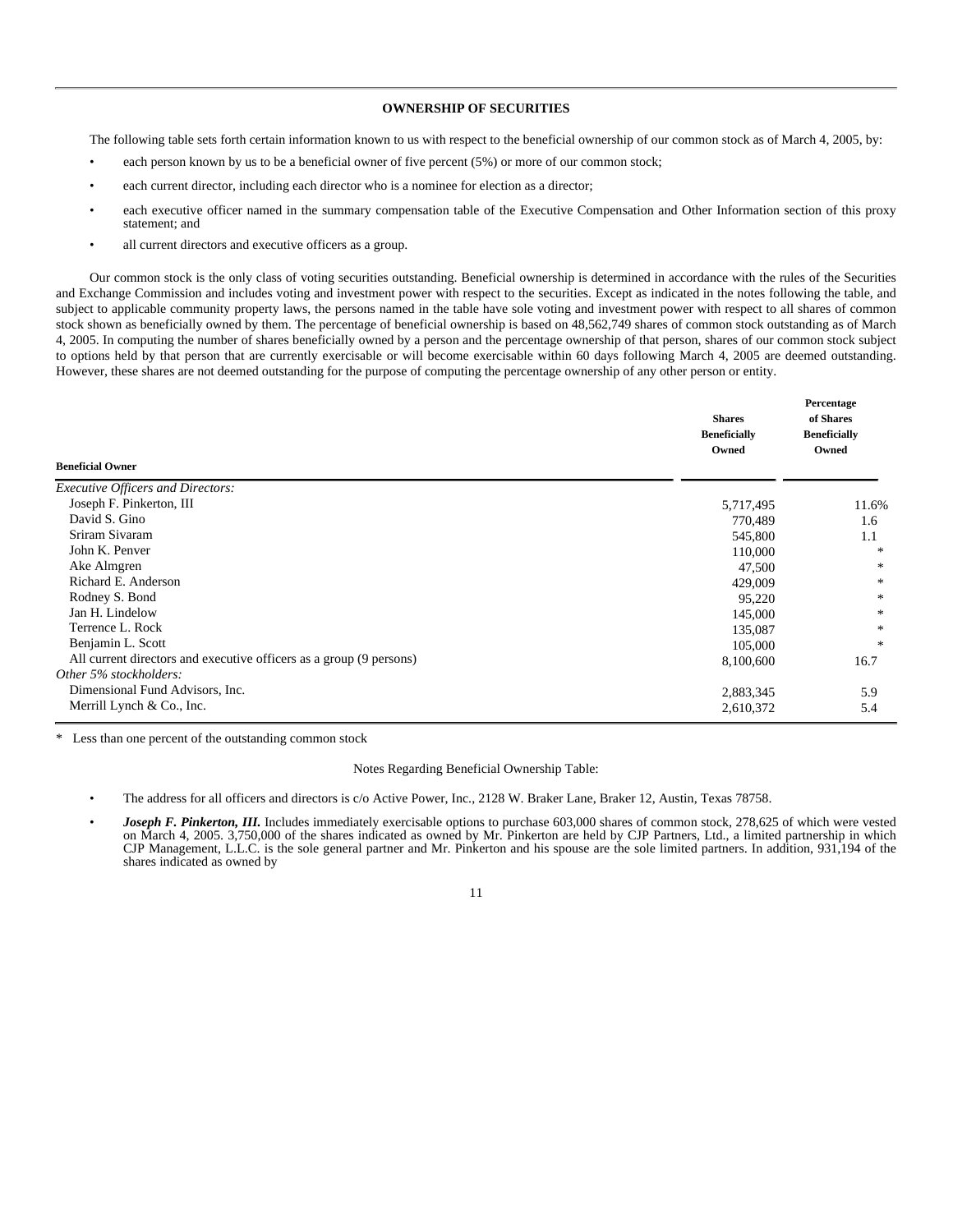Mr. Pinkerton are held by four Grantor Retained Annuity Trusts of which Mr. Pinkerton serves as trustee for two of the trusts and his spouse serves as trustee for the other two trusts. All four trusts are for the benefit of Mr. Pinkerton's minor children. Mr. Pinkerton disclaims beneficial ownership of the 931,194 shares held by the trusts.

- *David S. Gino.* These shares include immediately exercisable options to purchase 335,500 shares of common stock, 197,999 of which were vested on March 4, 2005. Mr. Gino resigned from his position of Chief Operating Officer and Chief Financial Officer, to be effective upon the completion of certain financial reporting events, including the filing of the Company's Annual Report on Form 10-K
- *Sriram Sivaram.* These shares include immediately exercisable options to purchase 470,000 shares of common stock, 159,375 of which were vested on March 4, 2005.
- *John K. Penver.* These shares include immediately exercisable options to purchase 110,000 shares of common stock, none of which were vested on March 4, 2005. Mr. Penver began his employment with us on February 28, 2005 and will serve as our Chief Financial Officer upon the effective date of Mr. Gino's resignation.
- *Ake Almgren.* Includes immediately exercisable options to purchase 30,000 shares of common stock, 0 of which were vested on March 4, 2005.
- *Richard E. Anderson.* 93,800 shares indicated as owned by Mr. Anderson are included because of his association with Rita Investments. These shares also include 46,116 shares owned by Mr. Anderson's spouse. These shares further include immediately exercisable options to purchase 30,000 shares of common stock, 15,000 of which were vested on March 4, 2005.
- *Rodney S. Bond.* Includes immediately exercisable options to purchase 72,000 shares of common stock, 57,000 of which were vested on March 4, 2005.
- Jan H. Lindelow. Includes immediately exercisable options to purchase 45,000 shares of common stock, 30,000 of which were vested on March 4, 2005.
- *Terrence L. Rock.* Includes immediately exercisable options to purchase 45,000 shares of common stock, 30,000 of which were vested on March 4, 2005.
- *Benjamin L. Scott.* Includes immediately exercisable options to purchase 40,000 shares of common stock, 16,667 of which were vested on March 4, 2005.
- *Dimensional Fund Advisors, Inc.* Pursuant to a Schedule 13G/A dated February 9, 2005, filed with the Securities and Exchange Commission, Dimensional Fund Advisors, Inc. reported that it had sole voting power and sole dispositive power over 2,883,345 shares of common stock and that its address is 1299 Ocean Avenue, 11th Floor, Santa Monica, California 90401.
- *Merrill Lynch & Co., Inc.* Pursuant to a Schedule 13G dated January 19, 2005, filed with the Securities and Exchange Commission, Merrill Lynch & Co., Inc., on behalf of Merrill Lynch Investment Managers, reported that it had shared voting power and shared dispositive power over 2,610,372 shares of common stock and that its address is World Financial Center, North Tower, 250 Vesey Street, New York, NY 10381.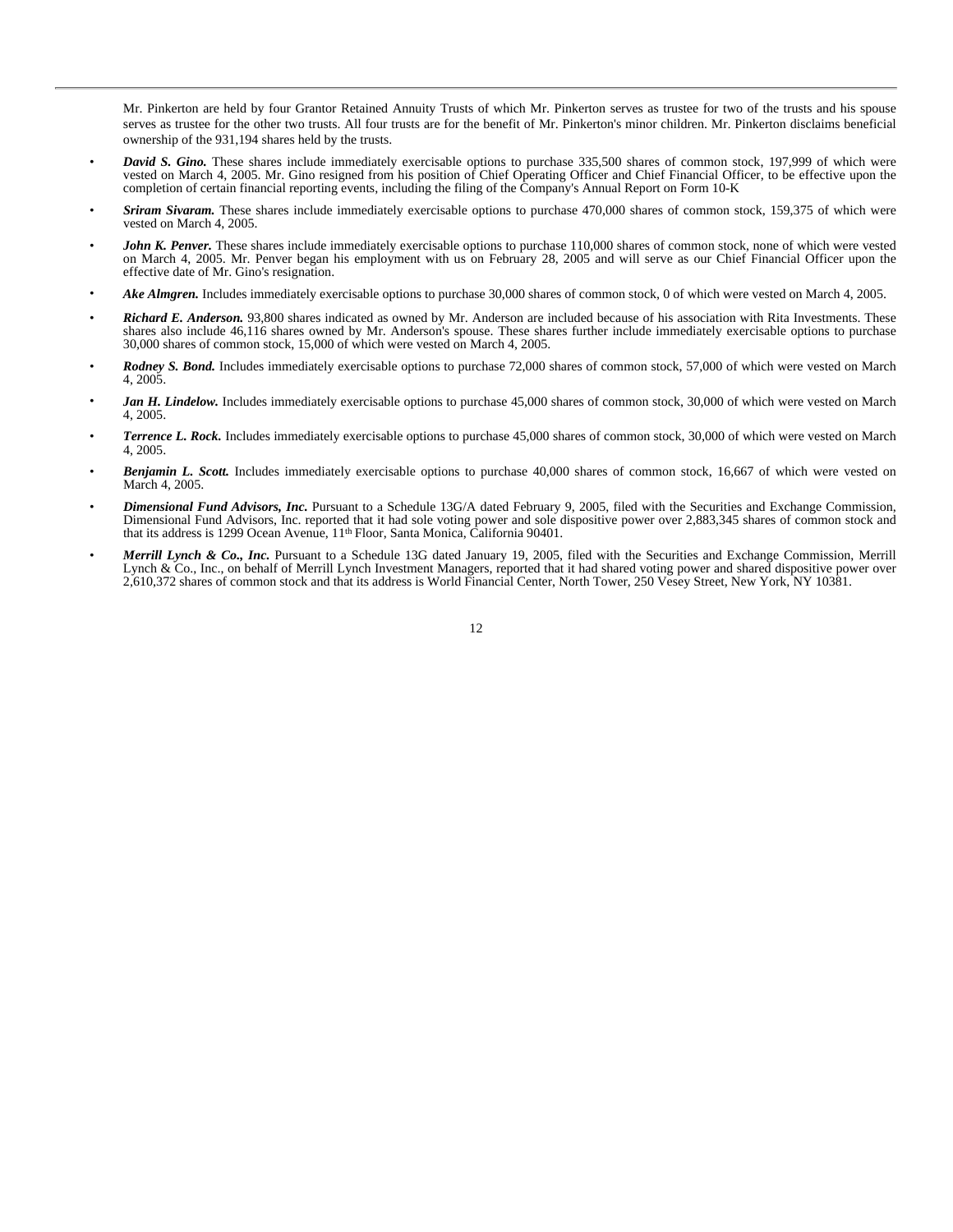# **CERTAIN TRANSACTIONS**

*Allocation Agreement*. In connection with the settlement of the *Magnex* lawsuit described in Part I, Item 3. Legal Proceedings in our Form 10-K, on or about August 16, 2004, we and Mr. Pinkerton agreed, in principle, to settlement terms pursuant to which we and Mr. Pinkerton agreed to pay an aggregate of \$6.22 million to settle the lawsuit.

The original settlement terms did not allocate the settlement amount among the remaining defendants and on August 26, 2004 Active Power, Mr. Pinkerton and Pinkerton Generator (an entity controlled by Mr. Pinkerton) entered into an Allocation Agreement pursuant to which the remaining defendants agreed upon the allocation of the settlement amount and certain other matters related to the litigation. The Allocation Agreement provided that:

- we would pay \$5.0 million of the settlement amount;
- we would reimburse Pinkerton for his actual legal fees incurred in connection with his defense of the lawsuit;
- we would indemnify Pinkerton for legal fees that we incurred in connection with the defense of the lawsuit;
- we would agree not to seek reimbursement from Mr. Pinkerton or Pinkerton Generator for legal fees that we incurred in connection with the defense of the lawsuit;
- we would agree to fully release Mr. Pinkerton and Pinkerton Generator from all liability and causes of action related to the lawsuit and the settlement thereof;
- Mr. Pinkerton would pay \$1.22 million of the settlement amount;
- Mr. Pinkerton and Pinkerton Generator would agree not to seek reimbursement from us for legal fees that they incurred in connection with the defense of the lawsuit;
- Mr. Pinkerton and Pinkerton Generator would agree to fully release us from all liability and causes of action related to the lawsuit and the settlement thereof; and
- we and Mr. Pinkerton agreed to an allocation of any recovery from the *Greenwich* litigation as described in more detail below.

*Other agreements.* In connection with the settlement of the *Magnex* lawsuit, we indemnified Mr. Pinkerton for his legal fees, expenses and some settlement amounts for the *Magnex* litigation, which was settled in October 2004.

*Greenwich litigation.* In connection with the Greenwich litigation described in Part I, Item 3. Legal Proceedings in our Form 10-K, we have agreed that in the event of any recovery in lawsuit we have filed against Greenwich Insurance Company, we will first be reimbursed for our legal expenses related to the *Greenwich* lawsuit. Any additional recovery up to \$1.22 million will next be paid to Mr. Pinkerton as reimbursement for his settlement expense in the *Magnex* lawsuit. We will retain any recovery beyond that amount. In the event we do not recover any amount in this action, we have no obligation to pay Mr. Pinkerton any amount relating to either the *Magnex* lawsuit or the *Greenwich* lawsuit.

*Registration rights*. According to the terms of an investors' rights agreement among us, investors who purchased shares of our preferred stock in financings prior to our initial public offering, and Joseph F. Pinkerton, III, may require us to file a registration statement under the Securities Act of 1933 with respect to the resale of shares of our common stock held by him. We are not required to effect more than two of these demand registrations. Mr. Pinkerton may require us to file an unlimited number of registration statements on Form S-3 with respect to their shares of common stock.

Additionally, Mr. Pinkerton, has piggyback registration rights with respect to future registration of our shares of common stock under the Securities Act. If we propose to register any shares of common stock under the Securities Act, Mr. Pinkerton is entitled to receive notice of such registration and is entitled to include his shares in the registration.

At any time after we become eligible to file a registration statement on Form S-3 under the Securities Act, Mr. Pinkerton may also require us to file up to six registration statements on Form S-3 with respect to his shares of common

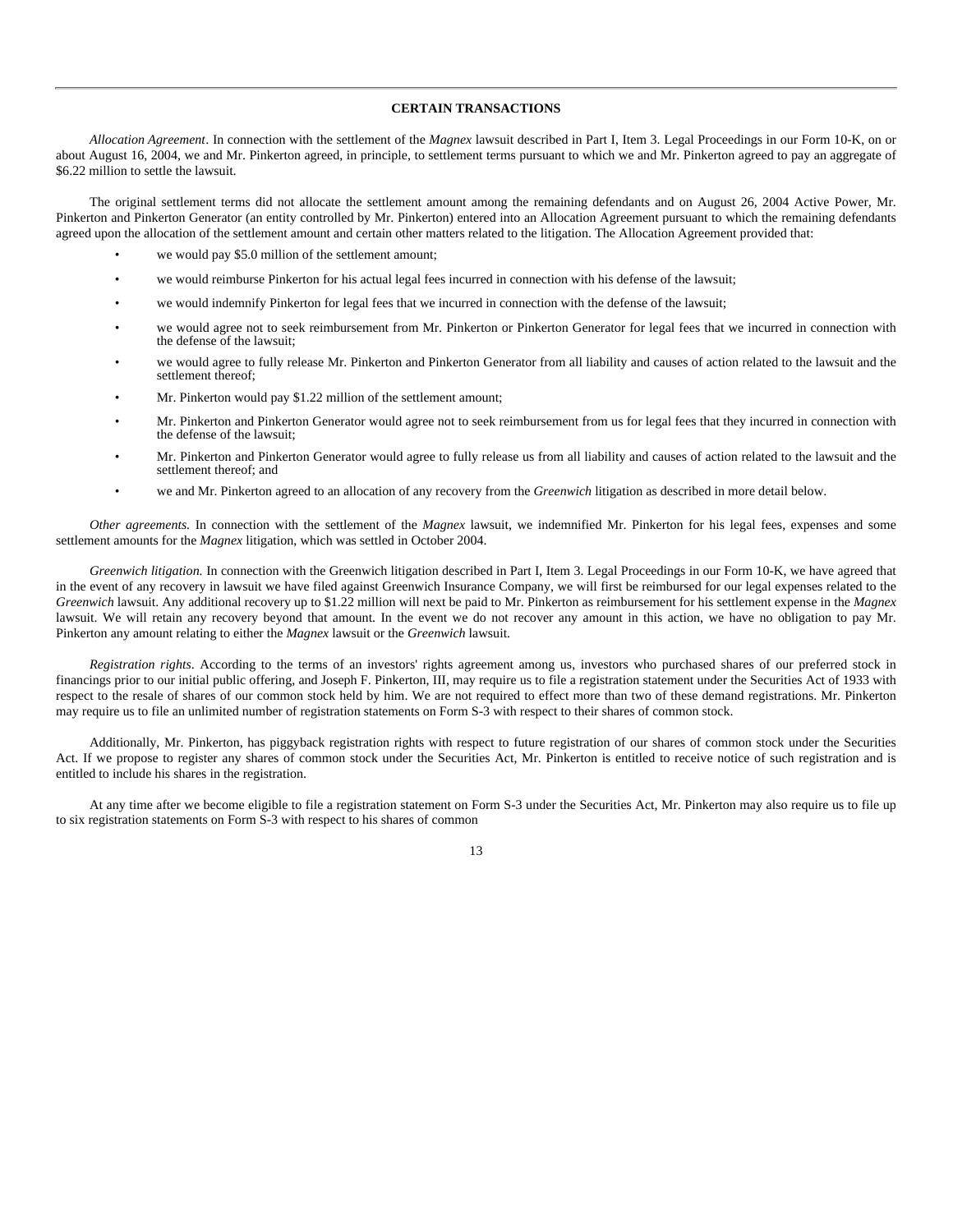stock, resulting in an aggregate offering of at least \$500,000 on each registration statement on Form S-3. We are not required to file more than one registration statement on Form S-3 in any one six-month period.

These registration rights are subject to conditions and limitations, including the right of the underwriters of an offering to limit the number of shares of common stock to be included in the registration. We are generally required to bear all of the expenses of all registrations under the investors' rights agreement, except underwriting discounts and commissions incurred by the selling stockholders. The investors' rights agreement also contains our commitment to indemnify the holders of registration rights for losses they incur in connection with registrations under the agreement. Registration of any of the shares of common stock held by security holders with registration rights would result in those shares becoming freely tradeable without restriction under the Securities Act. These registration rights terminate at such time as Mr. Pinkerton (i) holds less than 3% of the fully diluted shares of our common stock and (ii) is eligible to dispose of all his shares pursuant to Rule 144(k).

*Stock options granted to executive officers and directors.* For more information regarding the grant of stock options to executive officers and directors in 2004, please see "Director Compensation and Indemnification Arrangements" above and "Option Grants in 2004" below.

*Termination of employment and change in control arrangements.* For information regarding the employment agreements we have with Joseph F. Pinkerton, III, and David S. Gino, please see "Employment Contracts, Termination of Employment and Change in Control Agreements" below.

*Real estate management services.* Active Power leases some of its office space from landlords who have contractual agreements with Hill Partners. Some portions of the company's lease payments are paid to Hill Partners from the landlord. One of the company's directors, Dick Anderson, is a partner of Hill Partners.

*Indemnification and insurance.* Our bylaws require us to indemnify our directors and executive officers to the fullest extent permitted by Delaware law. We have entered into indemnification agreements with all of our directors and executive officers and have purchased directors' and officers' liability insurance. In addition, our certificate of incorporation limits the personal liability of our board members for breaches of their fiduciary duties.

*No loans to officers or directors.* The company currently has no outstanding loans to any officers or directors. Furthermore, our board of directors has resolved that the company shall not offer or provide any loans to any officer or director of the company.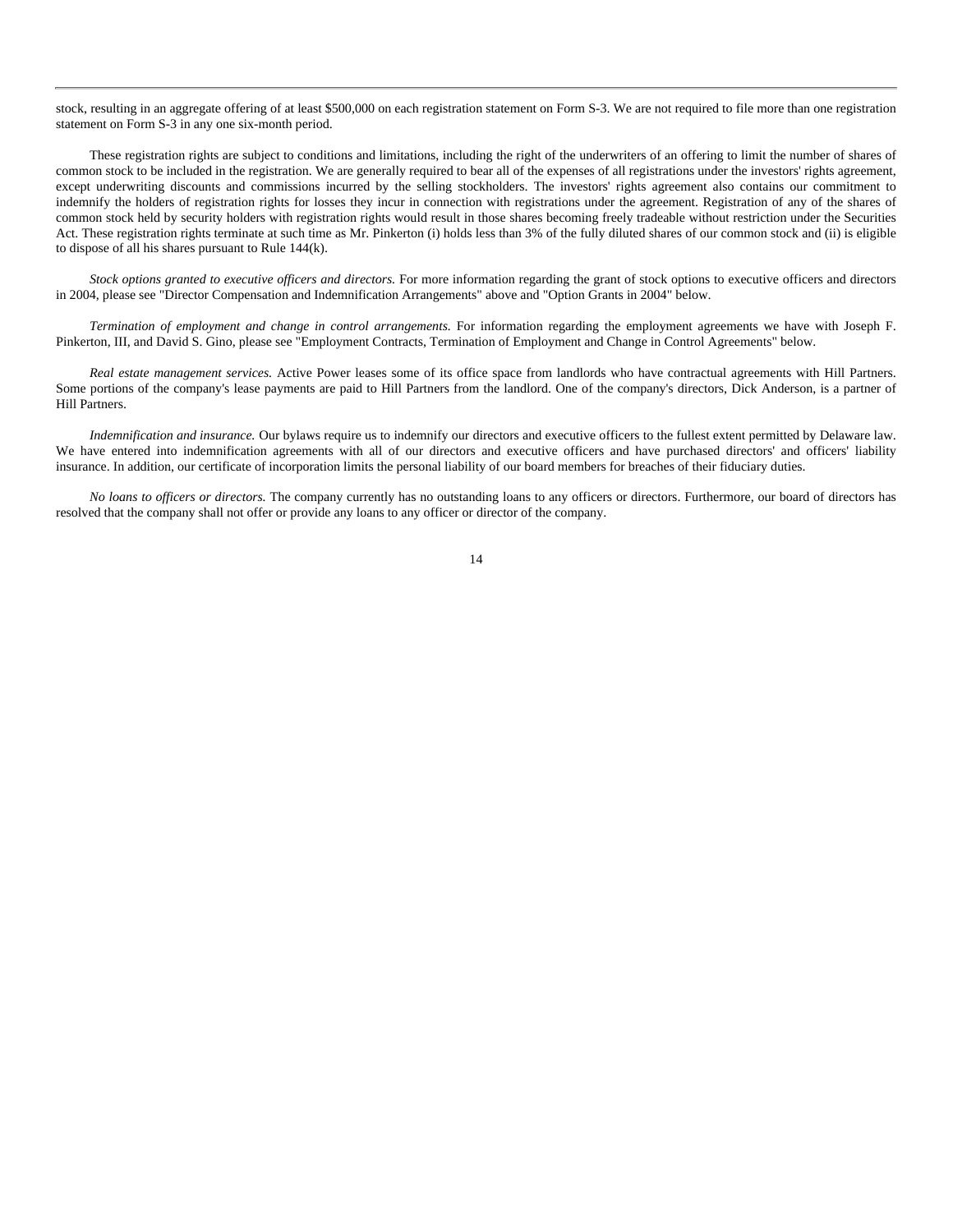# **AUDIT COMMITTEE REPORT**

The Audit Committee reports as follows with respect to the audit of our fiscal 2004 audited financial statements:

Management is responsible for Active Power's internal controls and the financial reporting process. The independent auditors are responsible for performing an independent audit of Active Power's financial statements and internal controls in accordance with U.S. generally accepted auditing standards and to issue a report thereon. The Audit Committee's responsibility is to monitor and oversee these processes.

In this context, the Audit Committee has met and held discussions with management and the independent auditors. Management represented to the Audit Committee that Active Power's financial statements were prepared in accordance with U.S. generally accepted accounting principles, and the Audit Committee has reviewed and discussed the financial statements with management and the independent auditors. The Audit Committee has also met and held discussions with management and the independent auditors regarding Active Power's internal controls. Management provided the Audit Committee management's assessment of the Company's internal controls, and the Audit Committee has reviewed and discussed the internal controls with management and the independent auditors. The Audit Committee discussed with the independent auditors matters required to be discussed by Statement on Auditing Standards No. 61 (Communication with Audit Committees).

Active Power's independent auditors also provided to the Audit Committee the written disclosures required by Independence Standards Board Standard No. 1 (Independence Discussions with Audit Committees), and the Audit Committee discussed with the independent auditors that firm's independence and considered the compatibility of non-audit services with the independent auditors' independence.

Based upon the Audit Committee's discussion with management and the independent auditors and the Audit Committee's review of the representation of management and the reports of the independent auditors to the Audit Committee, the Audit Committee recommended that the Board of Directors include the audited financial statements and assessment of internal controls in Active Power's Annual Report on Form 10-K for the year ended December 31, 2004 filed with the Securities and Exchange Commission.

Submitted by the Audit Committee of the Board of Directors:

Rodney S. Bond (Chair) Richard E. Anderson Terrence L. Rock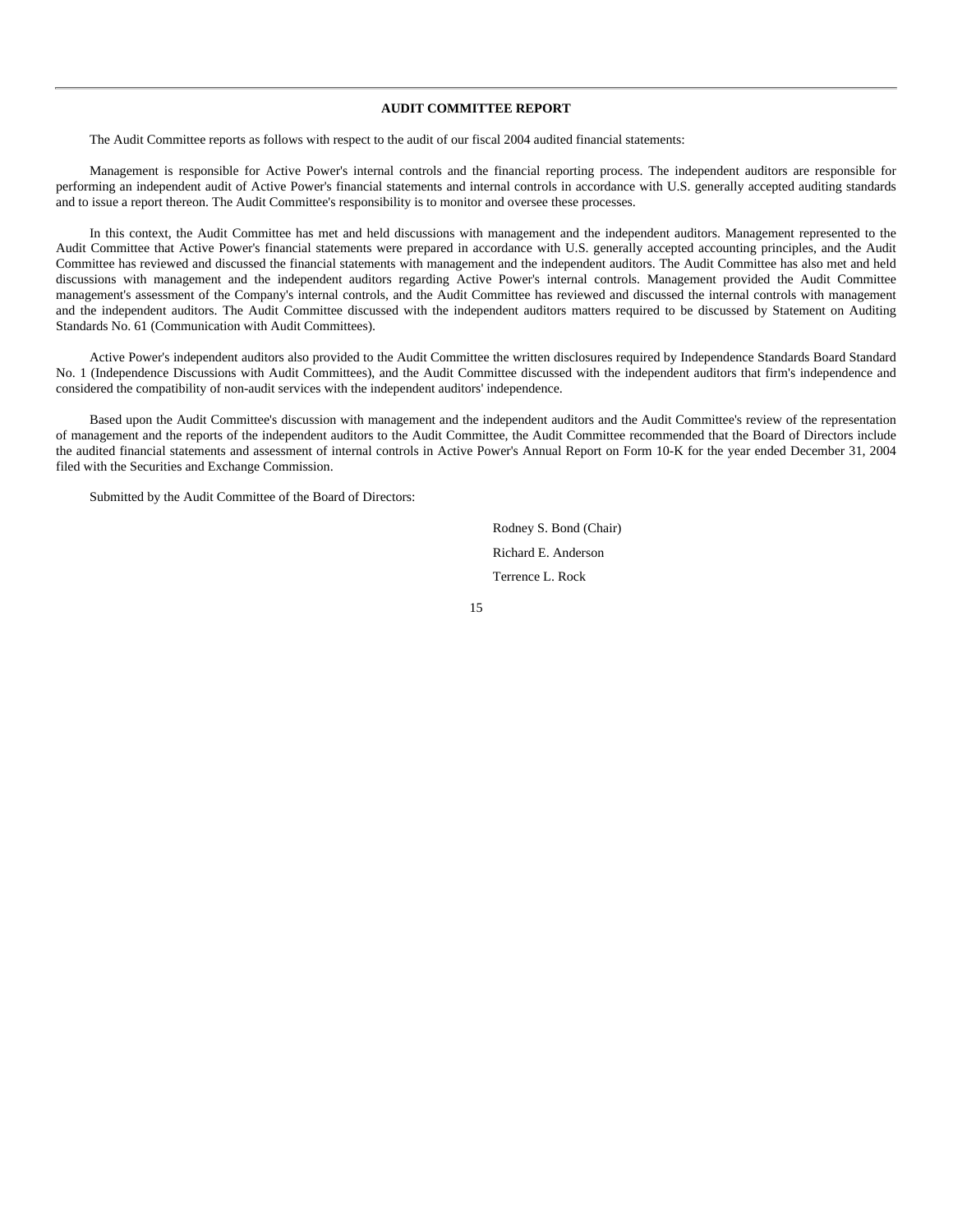# **EXECUTIVE COMPENSATION AND OTHER INFORMATION**

#### **Summary of Cash and Certain Other Compensation**

The following table provides certain summary information concerning the compensation earned, by our Chief Executive Officer and each of the other most highly compensated executive officers whose salary and bonus for 2004 was in excess of \$100,000, for services rendered in all capacities to the company for the fiscal years ended December 31, 2002, 2003 and 2004. No executive officer who would have otherwise been includable in such table on the basis of salary and bonus earned in 2004 has been excluded by reason of his or her termination of employment or change in executive status during 2004.

# **SUMMARY COMPENSATION TABLE**

|                                      |                |             | <b>Annual Compensation</b> |                                             | Long-Term<br>Compensation<br>Awards               |                                       |  |
|--------------------------------------|----------------|-------------|----------------------------|---------------------------------------------|---------------------------------------------------|---------------------------------------|--|
|                                      | Fiscal<br>Year | Salary (\$) | <b>Bonus</b> $(\$)$        | Other<br>Annual<br>Compen-<br>sation $(\$)$ | <b>Securities</b><br>Underlying<br>Options $(\#)$ | All Other<br>Compen-<br>sation $(\$)$ |  |
| <b>Name and Principal Position</b>   |                |             |                            |                                             |                                                   |                                       |  |
| Joseph F. Pinkerton, III             | 2004           | 270,169     | 50,000                     |                                             | 127,500                                           |                                       |  |
| Chairman of the Board, President and | 2003           | 270,417     | 50,000                     |                                             | 127,500                                           |                                       |  |
| Chief Executive Officer              | 2002           | 270,793     |                            |                                             | 150,000                                           |                                       |  |
| David S. Gino $(1)$                  | 2004           | 229,358     | 40,000                     |                                             | 85,000                                            |                                       |  |
| Chief Operating Officer, Vice        | 2003           | 229,624     | 40,000                     |                                             | 85,000                                            |                                       |  |
| President, Chief Financial Officer,  | 2002           | 224,699     |                            |                                             | 125,000                                           |                                       |  |
| Secretary and Treasurer              |                |             |                            |                                             |                                                   |                                       |  |
| Sriram Sivaram (2)                   | 2004           | 198,291     | 40,000                     |                                             | 85,000                                            |                                       |  |
| Vice President of Sales & Marketing  | 2003           | 179,258     | 40,000                     |                                             | 190,000                                           | 78,258(3)                             |  |

(1) Mr. Gino resigned from his position as Chief Operating Officer and Chief Financial Officer, to be effective upon the completion of certain financial reporting events, including the filing of our Annual Report on Form 10-K.

(2) Mr. Sivaram was hired on December 31, 2002 and was named our Vice President of Sales and Marketing in May 2003.

(3) Moving and relocation expenses.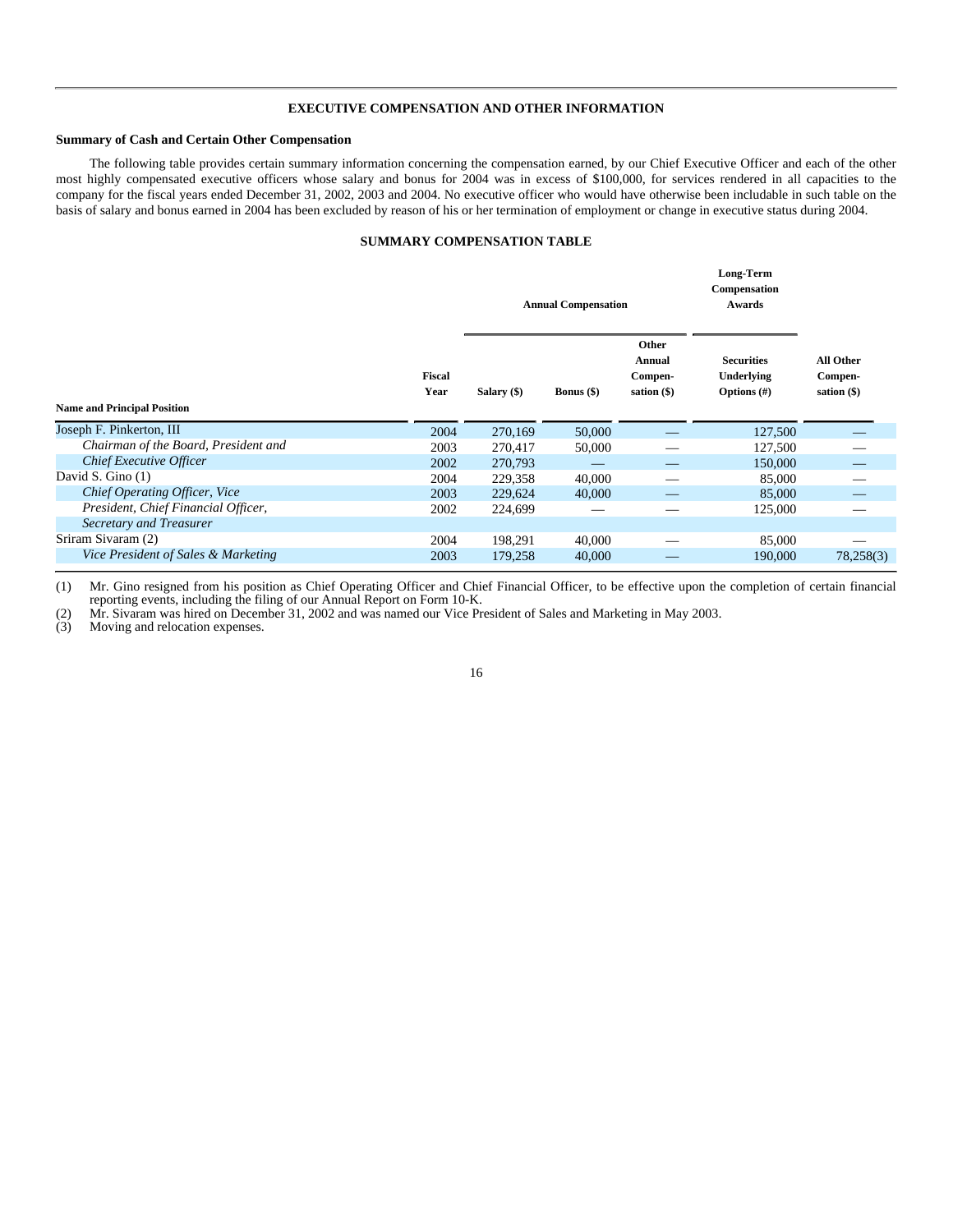# **OPTION/SAR GRANTS IN LAST FISCAL YEAR**

The following table provides information concerning individual grants of stock options made during 2003 to each of our executive officers named in the Summary Compensation Table. We have never granted any stock appreciation rights. Unless otherwise indicated, the exercise prices represent the fair market value of the common stock on the grant date.

The amounts shown as potential realizable value represent hypothetical gains that could be achieved for the respective options if exercised at the end of the option term. These amounts represent certain assumed rates of appreciation in the value of our common stock. The 5% and 10% assumed annual rates of compounded stock price appreciation are mandated by rules of the Securities and Exchange Commission and do not represent our estimate or projection of the future price of our common stock. The potential realizable value is calculated based on the ten-year term of the option at its time of grant. It is calculated based on the assumption that our common stock appreciates at the indicated annual rate compounded annually for the entire term of the option and that the option is exercised and sold on the last day of its term for the appreciated stock price. Actual gains, if any, on stock option exercises depend on the future performance of our common stock. The amounts reflected in the table may not necessarily be achieved.

We granted these options under our 2000 Stock Incentive Plan. Each option has a maximum term of ten years, subject to earlier termination if the optionee's services are terminated. The percentage of total options granted to our employees in the last fiscal year is based on options to purchase an aggregate of 1,525,250 shares of common stock granted during 2004. The following table sets forth information concerning the individual grants of stock options to each of our named executive officers in 2004.

## **OPTION GRANTS IN 2004**

#### **Individual Grants**

**Name**

|                          | Number of<br><b>Securities</b><br>Underlying<br><b>Options</b> | <b>Percent of Total</b><br><b>Options Granted</b><br>to Employees in |                          |      | <b>Expiration</b> | <b>Potential Realizable Value</b><br>of Assumed Annual Rates<br>of Stock Price Appreciation<br>for Option Term |             |
|--------------------------|----------------------------------------------------------------|----------------------------------------------------------------------|--------------------------|------|-------------------|----------------------------------------------------------------------------------------------------------------|-------------|
|                          | $Grand(\#)(1)$                                                 | <b>Fiscal 2004(%)</b>                                                | <b>Exercise</b><br>Price |      | Date              | $5\%$ (\$)                                                                                                     | $10\%$ (\$) |
| <b>Name</b>              |                                                                |                                                                      | Per Share(2)             |      |                   |                                                                                                                |             |
| Joseph F. Pinkerton, III | 127,500                                                        | 8.4 \$                                                               |                          | 3.24 | 02/12/2014        | 259,796                                                                                                        | 658,375     |
| David S. Gino            | 85,000                                                         | 5.6 \$                                                               |                          | 3.24 | 02/12/2014        | 173.198                                                                                                        | 438,917     |
| Sriram Sivaram           | 85,000                                                         | 5.6 <sup>3</sup>                                                     |                          | 3.24 | 02/12/2014        | 173,198                                                                                                        | 438,917     |
|                          |                                                                |                                                                      |                          |      |                   |                                                                                                                |             |

(1) Unless otherwise noted, 25% of the shares vest after one year of service from the date of the grant, and the remaining options vest in 12 equal quarterly installments thereafter. Each option expires on the earlier of ten years from the date of grant or within a specified period following termination of the optionee's employment with us.

(2) The exercise price may be paid in cash or shares of our common stock valued at fair market value on the exercise date. Alternatively, the option may be exercised through a cashless exercise procedure. Outstanding options will become exercisable on an accelerated basis if we are acquired and (i) such options are not assumed and continued in full force and effect; (ii) such options are not replaced with a cash incentive plan that preserves the option spread existing at the time of the change in control; or (iii) if acceleration of the option is subject to other limitations imposed by the plan administrator in the option agreement.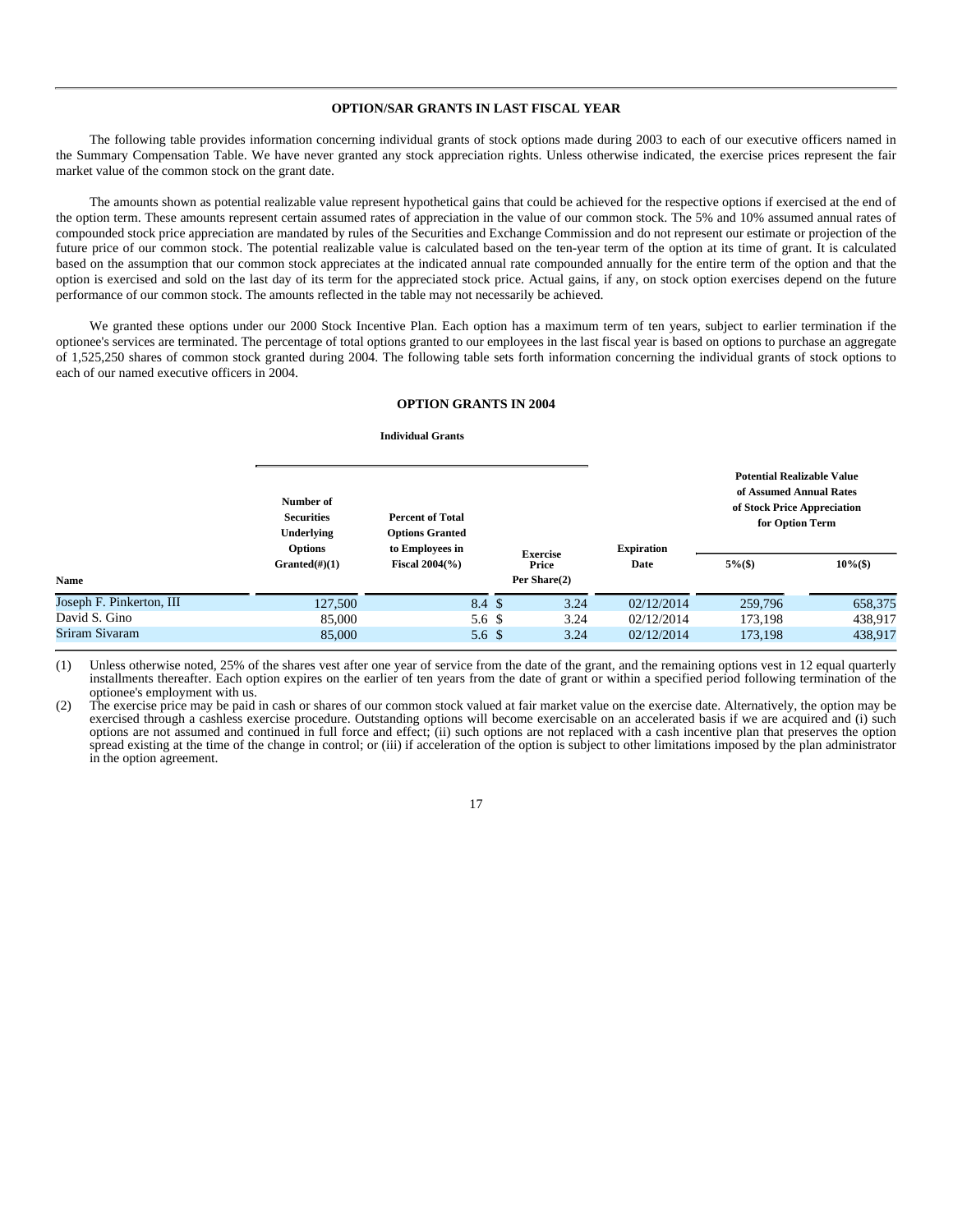## **Aggregated Option Exercises and Fiscal Year-End Option Values**

The following table provides information about stock options exercised in 2004 and options held as of December 31, 2004 by each of our executive officers named in the Summary Compensation Table. No stock appreciation rights were exercised during 2004 and none were outstanding at December 31, 2004. Actual gains on exercise, if any, will depend on the value of our common stock on the date on which the shares are sold.

# **FISCAL 2004 OPTION VALUES**

|                          | <b>Shares</b><br>Acquired | Value             |                    | Number of<br><b>Securities Underlying</b><br><b>Unexercised Options At</b><br>December 31, $2004(\text{\#})(2)$ | <b>Value of Unexercised</b><br>In-the-money Options At<br>December 31, $2004(\text{\$})(2)(3)$ |               |
|--------------------------|---------------------------|-------------------|--------------------|-----------------------------------------------------------------------------------------------------------------|------------------------------------------------------------------------------------------------|---------------|
|                          | On Exercise $(\#)$        | $Realized(\$)(1)$ | <b>Exercisable</b> | Unexercisable                                                                                                   | <b>Exercisable</b>                                                                             | Unexercisable |
| Joseph F. Pinkerton, III |                           |                   | 225,031            | 250,469                                                                                                         | 301,672                                                                                        | 475,222       |
| David S. Gino            |                           |                   | 204,135            | 174,376                                                                                                         | 383,806                                                                                        | 205,796       |
| Sriram Sivaram           |                           |                   | 126,250            | 258,750                                                                                                         | 405,087                                                                                        | 689,763       |
|                          |                           |                   |                    |                                                                                                                 |                                                                                                |               |

(1) The value realized of shares acquired on exercise was determined by subtracting the exercise price from the fair market value of the common stock on the exercise date multiplied by the number of shares acquired on exercise.

(2) Options granted under our 2000 Stock Incentive Plan and its predecessor plan are immediately exercisable. "Exercisable" refers to those options which were both exercisable and vested, while "Unexercisable" refers to those options which were unvested.

(3) Value is determined by subtracting the exercise price from the fair market value of our common stock at December 31, 2004 (\$4.65 per share based upon the closing sale price of our common stock on The NASDAQ National Market on such date) and multiplying by the number of shares underlying the options.

### **Employment Contracts, Termination of Employment and Change in Control Arrangements**

We have a termination of employment and change in control arrangement in place with Joseph F. Pinkerton, III. Mr. Pinkerton will receive six months of severance pay if he is terminated without cause, which would result in a severance payment of \$137,500 based on Mr. Pinkerton's current salary. Additionally, if after six months of an inability to perform his duties due to a permanent disability Mr. Pinkerton is terminated, he will receive three months of severance pay, which would result in a severance payment of \$68,750 based on Mr. Pinkerton's current salary. As of December 31, 2004, we had an agreement in place with David S. Gino in the event of a change in corporate control; however, Mr. Gino resigned as our Chief Operating Officer and Chief Financial Officer effective upon our completion of certain financial reporting events, including the filing of our Annual Report on Form 10-K. In January 2005, we also entered into an agreement with Mr. Gino that set the period for him to exercise certain stock options to be through January 30, 2006. In exchange for this, Mr. Gino agreed to continue his service to us through certain financial reporting events, including the filing of our Annual Report on Form  $10-K$ .

Our 2000 Stock Incentive Plan, which governs the options granted to the named executive officers, includes the following change in control provisions, which may result in the accelerated vesting of outstanding option grants and stock issuances:

- In the event that we are acquired by merger or asset sale or board-approved sale by the stockholders of more than 50% of our outstanding voting stock, each outstanding option under the discretionary option grant program which is not to be assumed by the successor corporation or otherwise continued in effect will immediately become exercisable for all the option shares, and all outstanding unvested shares will immediately vest, except to the extent our repurchase rights with respect to those shares are to be assigned to the successor corporation or otherwise continued in effect.
- The compensation committee will have complete discretion to grant one or more options that will become exercisable for all the option shares in the event those options are assumed in the acquisition and the optionee's service with us, or the acquiring entity, is subsequently involuntarily terminated. The vesting of any outstanding shares under our 2000 plan may be accelerated upon similar terms and conditions.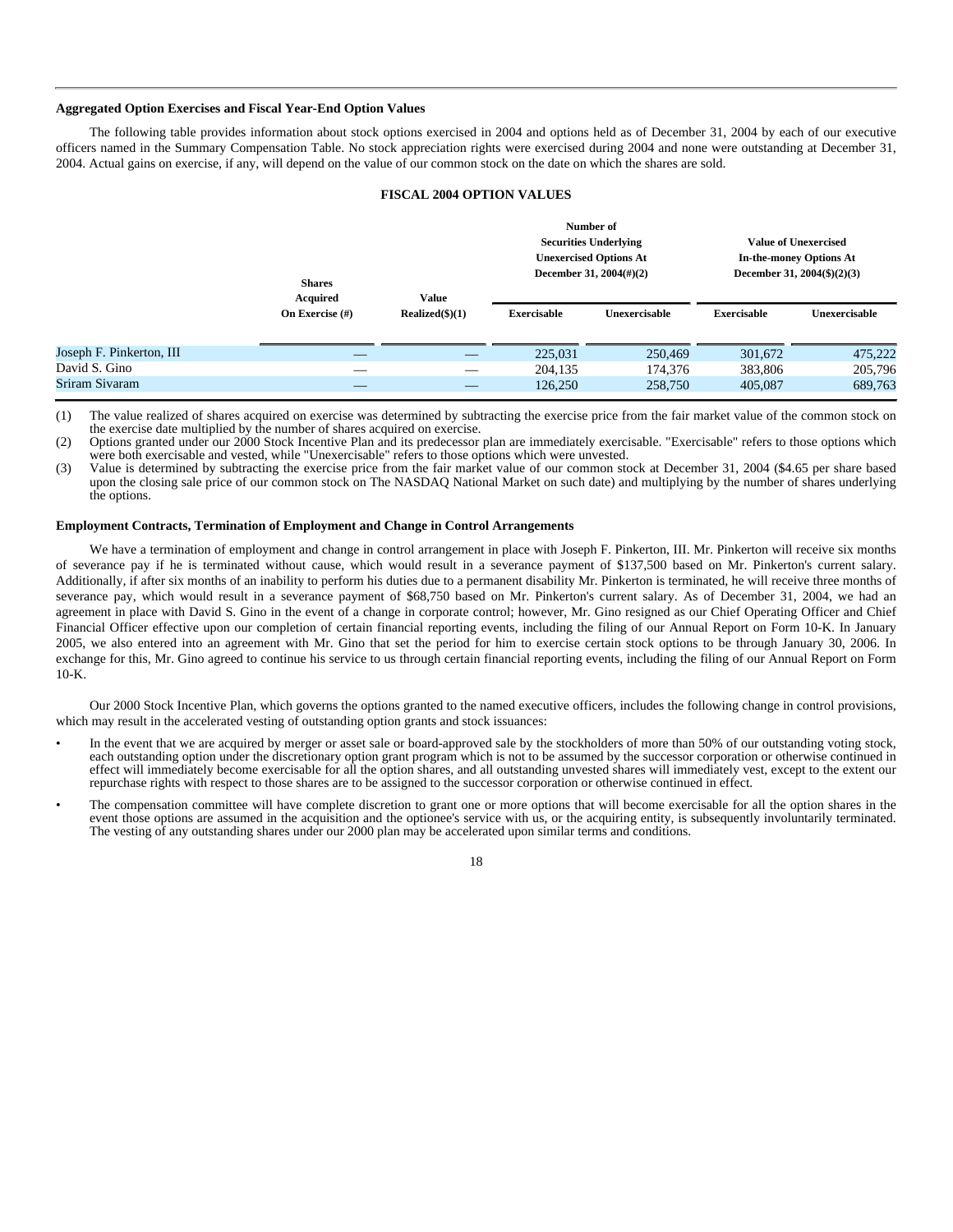- The compensation committee may grant options and structure repurchase rights so that the shares subject to those options or repurchase rights will immediately vest in connection with a hostile take-over effected through a successful tender offer for more than 50% of our outstanding voting stock or a change in the majority of our board through one or more contested elections. Such accelerated vesting may occur either at the time of such transaction or upon the subsequent termination of the optionee's services.
- The options currently outstanding under our 1993 Stock Option/Stock Issuance Plan, which was succeeded by the 2000 plan, will immediately vest in the event we are acquired by merger or asset sale, unless those options are assumed by the acquiring entity or our repurchase rights with respect to any unvested shares subject to those options are assigned to such entity. If the options are so assumed by the acquiring entity and our repurchase rights are so assigned to such entity, then no accelerated vesting will occur at the time of the acquisition but the options will accelerate and vest in full upon an involuntary termination of the optionee's employment within 18 months following the acquisition.

#### **Compensation Committee Interlocks and Insider Participation**

None of our executive officers serves as a member of the board of directors or compensation committee of any entity that has one or more of its executive officers serving as a member of our board of directors or compensation committee. Our compensation committee currently consists of Messrs. Rock and Scott, neither of whom currently serves or has previously served as an officer or employee of Active Power.

#### **Equity Compensation Plan Information**

The following table provides information as of December 31, 2004 with respect to shares of our common stock that may be issued under our existing equity compensation plans.

|                                                               | A                                                                                                 | В                                                                                 | C                                                                                                                                                                         |  |
|---------------------------------------------------------------|---------------------------------------------------------------------------------------------------|-----------------------------------------------------------------------------------|---------------------------------------------------------------------------------------------------------------------------------------------------------------------------|--|
|                                                               | <b>Number of Securities to be</b><br><b>Issued Upon Exercise of</b><br><b>Outstanding Options</b> | <b>Weighted Average</b><br><b>Exercise Price of</b><br><b>Outstanding Options</b> | <b>Number of Securities Remaining</b><br><b>Available for Future Issuance</b><br><b>Under Equity Compensation Plans</b><br>(Excluding Securities Reflected in<br>Column A |  |
| <b>Plan Category</b>                                          |                                                                                                   |                                                                                   |                                                                                                                                                                           |  |
| <b>Equity Compensation Plans Approved by Shareholders (1)</b> | $4,750,592(2)$ \$                                                                                 | 4.90                                                                              | 2,723,774(3)                                                                                                                                                              |  |
| <b>Equity Compensation Plans Not Approved by Shareholders</b> |                                                                                                   |                                                                                   |                                                                                                                                                                           |  |
|                                                               |                                                                                                   |                                                                                   |                                                                                                                                                                           |  |
| <b>Total</b>                                                  | $4,750,592(2)$ \$                                                                                 | 4.90                                                                              | 2,723,774(3)                                                                                                                                                              |  |
|                                                               |                                                                                                   |                                                                                   |                                                                                                                                                                           |  |

(1) Consists of the 1993 and 2000 Stock Incentive Plans and the 2000 Employee Stock Purchase Plan.

<sup>(2)</sup> Excludes purchase rights accruing under the company's 2000 Employee Stock Purchase Plan, which has a remaining stockholder approved reserve of 937,238 shares. Under the 2000 Employee Stock Purchase Plan, each eligible employee may purchase up to 5,400 shares of Common Stock at semiannual intervals on the last U.S. business day of January and July each year at a purchase price per share equal to 85% of the lower of (i) the closing selling price per share of Common Stock on the employee's entry date into the two-year offering period in which that semi-annual purchase date occurs or (ii) the closing selling price per share on the semi-annual purchase date. The current purchase price for the two-year offering period is \$1.26 per share, and the current two-year offering period lasted until January 31, 2005.

<sup>(3)</sup> Consists of shares available for future issuance under the 2000 Employee Stock Purchase Plan and the 2000 Stock Incentive Plan. As of December 31, 2004, an aggregate of 937,238 shares of Common Stock were available for issuance under the 2000 Employee Stock Purchase Plan and 2,723,536 shares of Common Stock were available for issuance under the 2000 Stock Incentive Plan.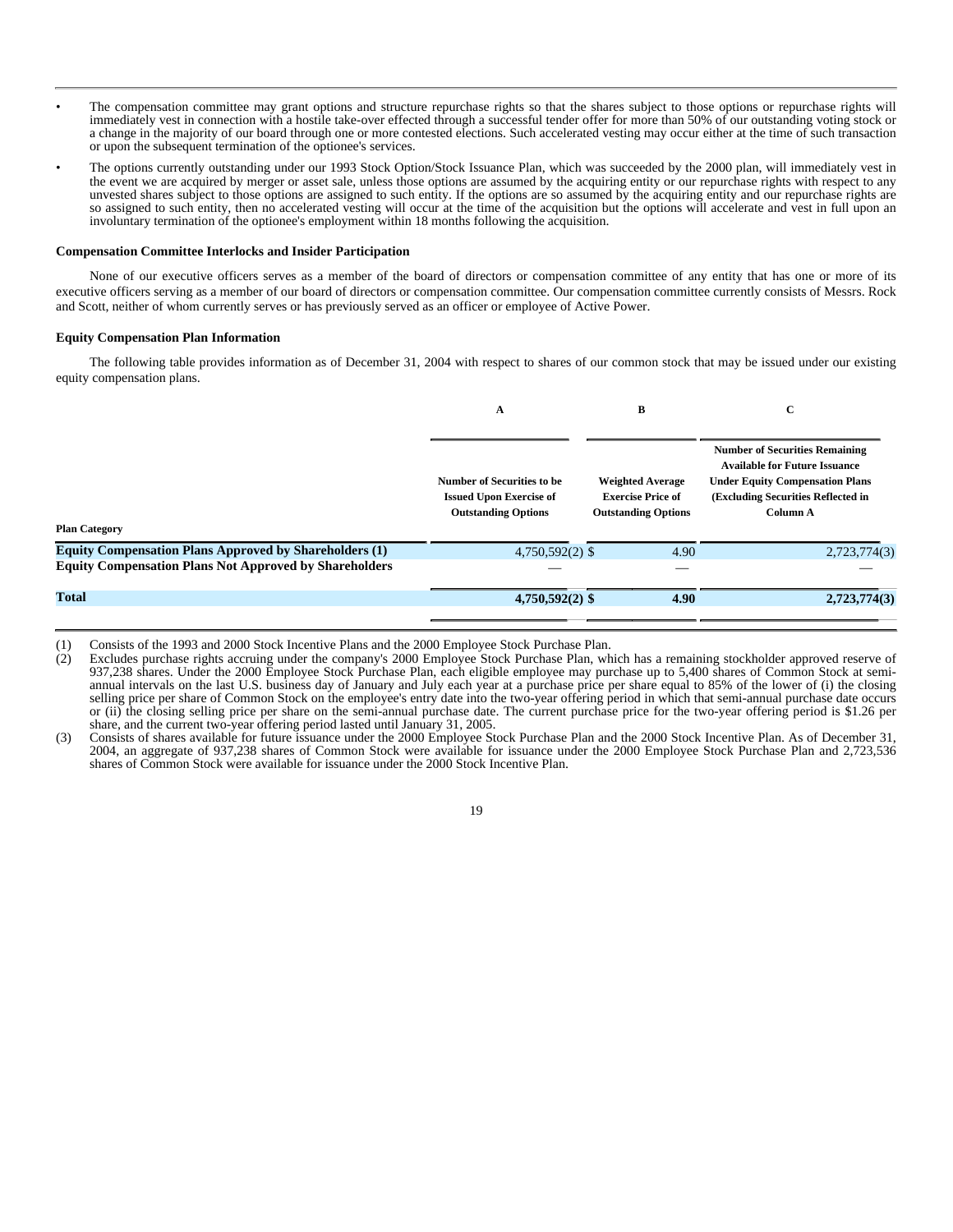# **COMPENSATION COMMITTEE REPORT ON EXECUTIVE COMPENSATION**

It is the duty of the Compensation Committee to review and determine the salaries and bonuses of executive officers of Active Power, including the Chief Executive Officer, and to establish the general compensation policies for such individuals. The compensation committee also has the sole and exclusive authority to make discretionary option grants to executive officers under our 2000 Stock Incentive Plan.

The Compensation Committee believes that the compensation programs for the company's executive officers should reflect Active Power's performance and the value created for Active Power's stockholders. In addition, the compensation programs should support the short-term and long-term strategic goals and values of the company and should reward individual contribution to Active Power's success. Active Power is engaged in a very competitive industry, and the company's success depends upon its ability to attract and retain qualified executives through the competitive compensation packages it offers to such individuals.

*General compensation policy*. The Compensation Committee's policy is to provide the company's executive officers with compensation opportunities which are based upon their personal performance, the financial performance of the company and their contribution to that performance and which are competitive enough to attract and retain highly skilled individuals. Each executive officer's compensation package is comprised of three elements: (i) base salary that is competitive with the market and reflects individual performance; (ii) annual variable performance awards payable in cash and tied to the company's achievement of annual financial, strategic and operational objectives in addition to individual contributions to these objectives; and (iii) long-term stock-based incentive awards designed to strengthen the mutual interest of Active Power's executive officers and its stockholders. As an officer's level of responsibility increases, a greater proportion of his or her total compensation will be dependent upon the company's financial performance and stock price appreciation rather than base salary.

*Factors*. The principal factors that were taken into account in establishing each executive officer's compensation package for 2004 are described below. However, the Compensation Committee may in its discretion apply entirely different factors, such as different measures of financial performance, for future years.

*Base salary*. In setting base salaries, the Compensation Committee reviewed published compensation survey data for its industry. The base salary for each officer reflects the salary levels for comparable positions in the published surveys and the comparative group of companies, as well as the individual's personal performance and internal alignment considerations. The relative weight given to each factor varies with each individual in the sole discretion of the Compensation Committee. Each executive officer's base salary is adjusted each year on the basis of (i) the Compensation Committee's evaluation of the officer's personal performance for the year; (ii) the competitive marketplace for persons in comparable positions; and (iii) Active Power's annual performance versus the objectives set forth at the beginning of the year.

*Annual incentives*. In setting variable compensation payment amounts to executive officers, the Compensation Committee looks to external market data to assemble competitive variable compensation levels in competitive companies and markets. The committee further established objective criteria for each executive officer and measured performance against these criteria. Based on the foregoing factors and the company's performance in 2004, variable compensation was awarded to our executive officers named in the Summary Compensation Table in the indicated amounts.

*Long-term incentives*. Generally, stock option grants are made annually by the Compensation Committee to each of the company's executive officers. Each grant is designed to align the interests of the executive officer with those of the stockholders and provide each individual with a significant incentive to manage Active Power from the perspective of an owner with an equity stake in the business. Each grant allows the officer to acquire shares of the company's common stock at a fixed price per share (typically, the market price on the grant date) over a specified period of time (up to ten years). Each option becomes exercisable in a series of installments over a four-year period, contingent upon the officer's continued employment with Active Power. Accordingly, the option will provide a return to the executive officer only if he or she remains employed by the company during the vesting period, and then only if the market price of the shares appreciates over the option term.

The size of the option grant to each executive officer is set by the Compensation Committee at a level that is intended to create a meaningful opportunity for stock ownership based upon the individual's current position with the company, the individual's personal performance in recent periods and his or her potential for future responsibility and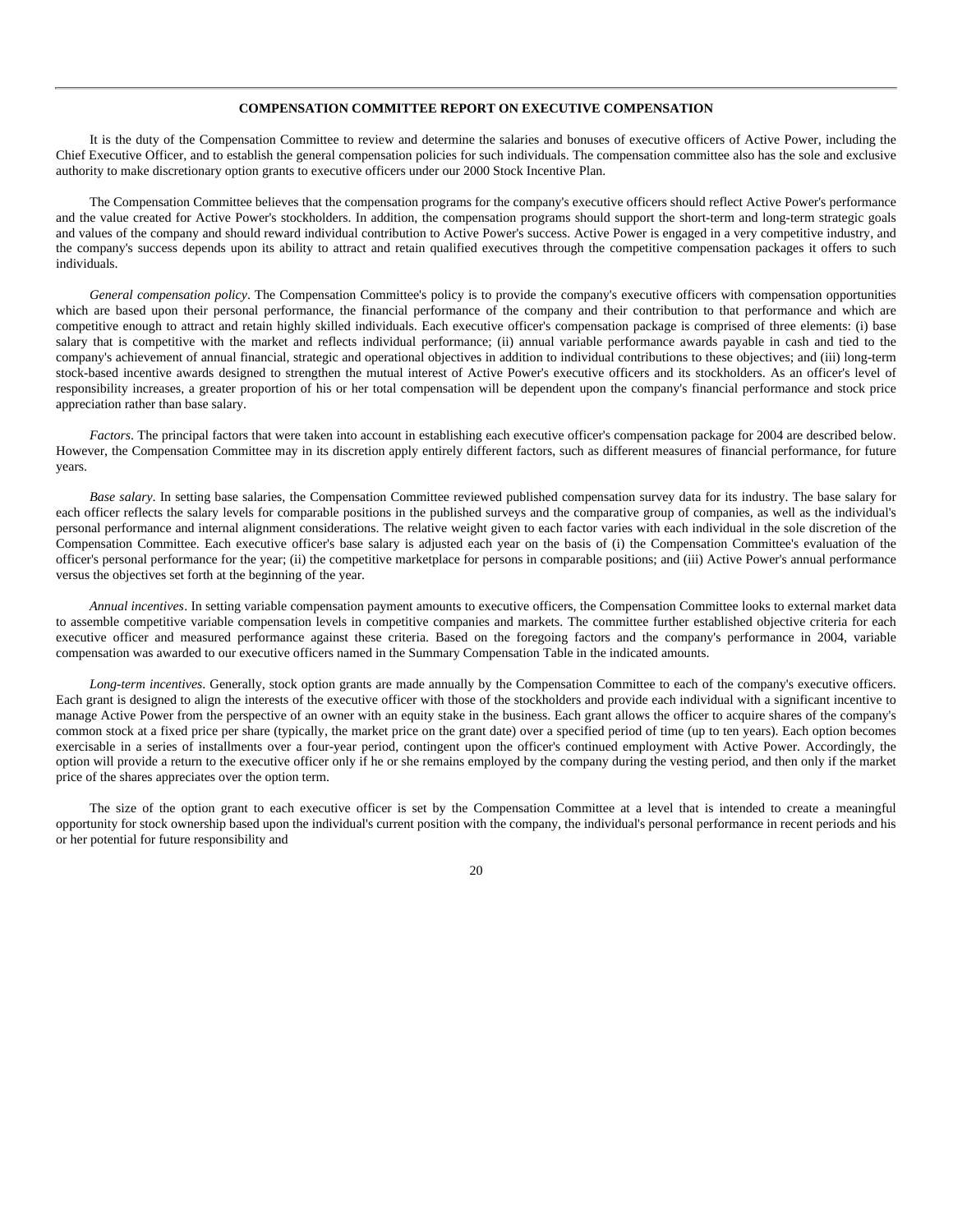promotion over the option term. The Compensation Committee also takes into account the number of unvested options held by the executive officer in order to maintain an appropriate level of equity incentive for that individual. The relevant weight given to each of these factors varies from individual to individual. The Compensation Committee has established certain guidelines with respect to the option grants made to the executive officers, but has the flexibility to make adjustments to those guidelines at its discretion.

*CEO compensation*. In setting the total compensation payable to our Chief Executive Officer, Joseph F. Pinkerton III, in 2004, the Compensation Committee has taken into consideration Mr. Pinkerton's prior accomplishments and strategic leadership in our industry and also sought to make that compensation competitive with the compensation paid to the chief executive officers of comparable companies. Additionally, the Compensation Committee looks at Active Power's performance and stock price appreciation for a significant percentage of his total compensation.

*Employee stock purchase plan*. We maintain an employee stock purchase plan that qualifies under Section 423 of the Internal Revenue Code and permits substantially all of our U.S. employees to purchase shares of our common stock. Participating employees may purchase our common stock at a purchase price equal to 85% of the lower of the fair market value of our common stock at the beginning of an offering period or on the exercise date. Employees may designate up to 15% of their base compensation for the purchase of our common stock under this plan. Active Power' executive officers are eligible to participate in this program, subject to any applicable tax laws. Effective February 1, 2005, our Board of Directors amended our employee stock purchase plan to (i) reduce our current two year offering period to one year; (ii) reduce the maximum number of shares any individual participant may purchase in any semi-annual purchase period from 5,400 share to 4,000 shares; and (iii) reduce the maximum dollar amount of shares any individual participant may purchase during any calendar year from \$25,000 to \$20,000. These amendments were made to make the terms of our employee stock purchase plan consistent with those of plans offered by comparable companies, reduce the dilutive effect of this plan to our stockholders and mitigate the effect of non-cash charges to our income statement.

*Retirement plans*. We maintain a plan that complies with the provisions of Section 401(k) of the Internal Revenue Code. Substantially all U.S. employees are eligible to participate in this plan, and eligibility for participation commences upon hiring. We also maintain retirement plans for certain non-U.S. employees. Obligations under these plans are determined in accordance with local regulations and customs. Active Power's executive officers are eligible to participate in this program, subject to any applicable tax laws.

*Compliance with internal revenue code section 162(m)*. Section 162(m) of the Internal Revenue Code disallows a tax deduction to publicly held companies for compensation paid to certain of their executive officers, to the extent that compensation exceeds \$1 million per covered officer in any fiscal year. The limitation applies only to compensation that is not considered to be performance-based. Active Power' 2000 Stock Incentive Plan has been structured so that any compensation deemed paid in connection with the exercise of option grants made under that plan with an exercise price equal to the fair market value of the option shares on the grant date will qualify as performance-based compensation which will not be subject to the \$1 million limitation. Cash and other non-performance based compensation paid to Active Power' executive officers for fiscal 2004 did not exceed the \$1 million limit per officer, and the Compensation Committee does not anticipate that the non-performance based compensation to be paid to the company's executive officers will exceed that limit. Because it is unlikely that the cash compensation payable to any of the company's executive officers in the foreseeable future will approach the \$1 million limit, the Compensation Committee has decided at this time not to take any action to limit or restructure the elements of cash compensation payable to the company's executive officers. The Compensation Committee will reconsider this decision should the individual cash compensation of any executive officer ever approach the \$1 million level.

It is the opinion of the Compensation Committee that the executive compensation policies and plans provide the necessary total remuneration program to properly align the company's performance and the interests of the company's stockholders through the use of competitive and equitable executive compensation in a balanced and reasonable manner, for both the short and long-term.

Submitted by the Compensation Committee of the Board of Directors:

Terrence L. Rock (Chair) Benjamin L. Scott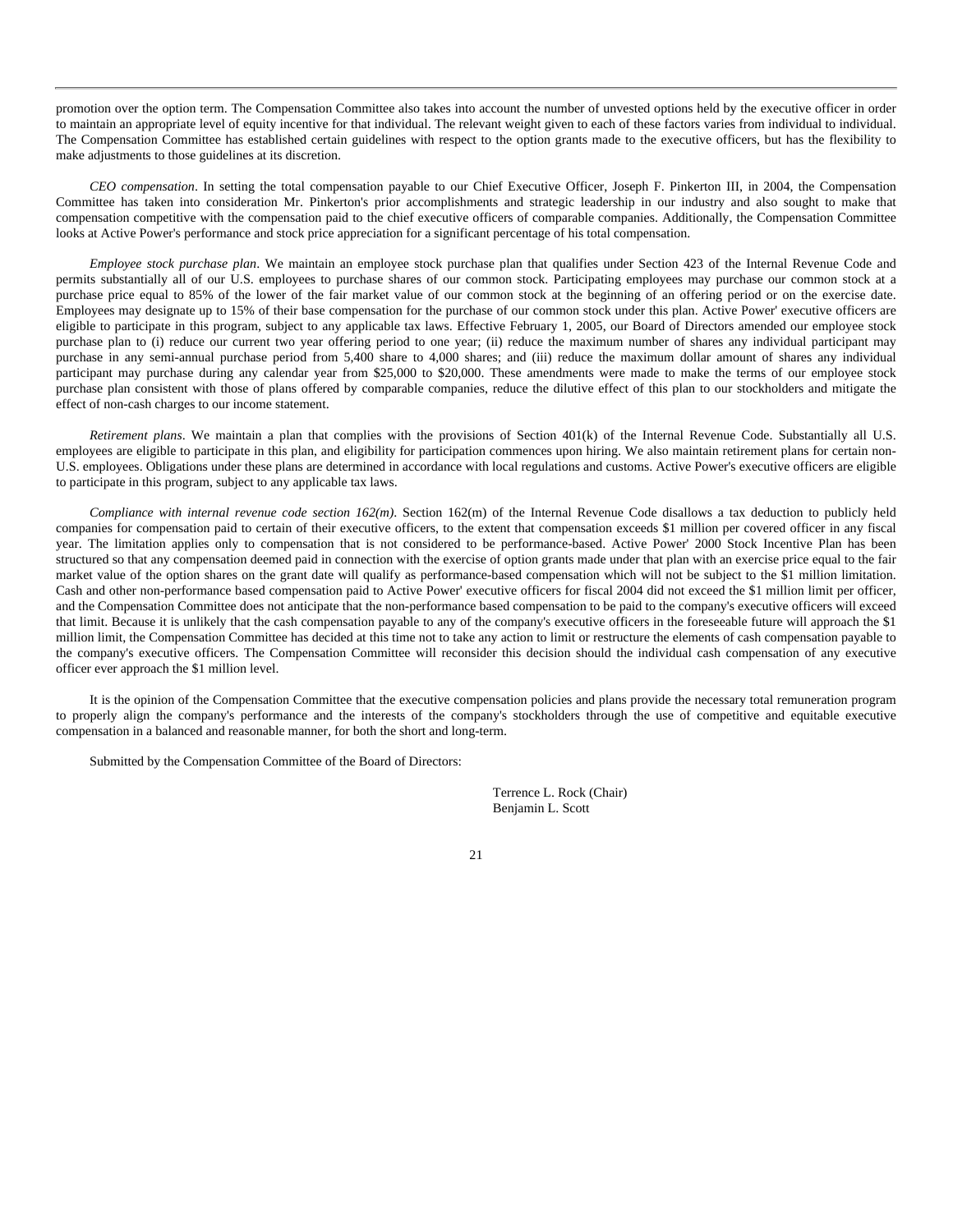### **Stock Performance Graph**

The graph depicted below shows a comparison of cumulative total stockholder returns for an investment in our common stock, the NASDAQ Stock Market (U.S.) Index and a peer group of power technology companies having similar market capitalizations. Last year, we depicted a comparison of cumulative total stockholder returns with the CIBC Power Technology & Growth Index, which was made up of most of the companies used in the peer group. This index, however, is no longer published.



#### **Comparison of Cumulative Total Return**

- (1) The Power Tech Peer Group consists of the following companies, all traded on The NASDAQ National Market: Active Power, Inc. (ACPW), American Superconductor Corp. (AMSC), Capstone Turbine, Inc. (CPST), FuelCell Energy, Inc. (FCEL), Plug Power, Inc. (PLUG), Distributed Energy Systems Corp. (DESC), and Satcon Technology Corp. (SATC).
- (2) The graph covers the period from August 7, 2000, the date on which our common stock began trading following our initial public offering of shares of our common stock, to December 31, 2004.
- (3) The graph assumes that \$100 was invested in our common stock on August 7, 2000 at our initial public offering price of \$17.00 per share, in The NASDAQ Stock Market (U.S.) Index and the Power Tech Peer Group, and that all dividends, if any, were reinvested. No cash dividends have been declared or paid on our common stock.
- (4) Stockholder returns over the indicated period should not be considered indicative of future stockholder returns.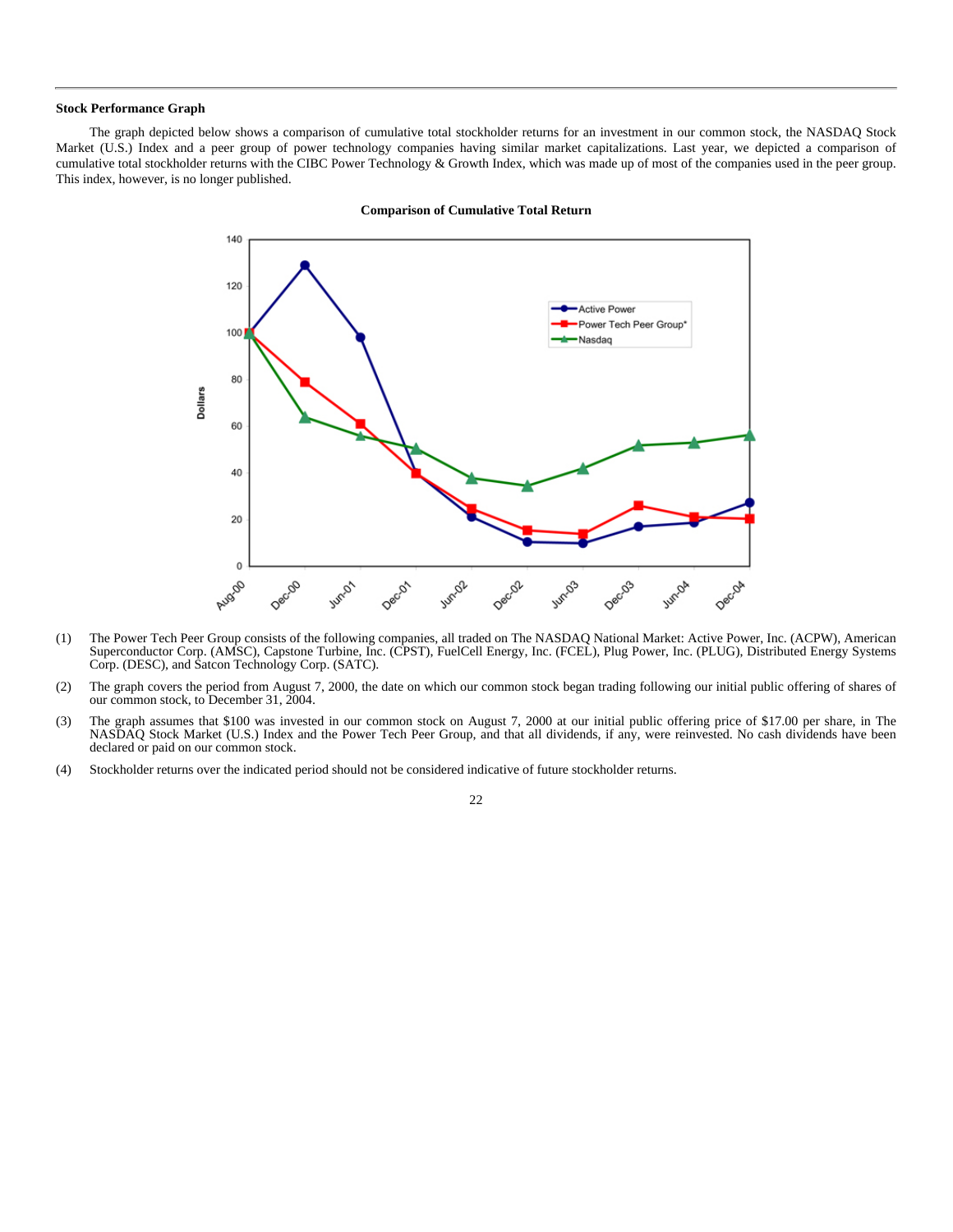# **NO INCORPORATION BY REFERENCE OF CERTAIN PORTIONS OF THIS PROXY STATEMENT**

Notwithstanding anything to the contrary set forth in any of our previous filings made under the Securities Act of 1933, as amended, or the Securities Exchange Act of 1934, as amended, that might incorporate future filings made by us under those statutes, neither the preceding Stock Performance Graph, the Audit Committee Report nor the Compensation Committee Report is to be incorporated by reference into any such prior filings, nor shall such graph or report be incorporated by reference into any future filings made by us under those statutes.

## **COMPLIANCE WITH SECTION 16(a) OF THE SECURITIES EXCHANGE ACT OF 1934**

Section 16(a) of the Securities Exchange Act requires Active Power's directors, executive officers, and 10% stockholders to file forms with the SEC to report their ownership of Active Power shares and any changes in ownership. Anyone required to file forms with the SEC must also send copies of the forms to Active Power. We have reviewed all forms provided to us. Based on that review and on written information given to us by our executive officers and directors, we believe that all Section 16(a) filing requirements were met during 2004.

## **ANNUAL REPORT**

A copy of our Annual Report to Stockholders for 2004 has been mailed concurrently with this proxy statement to all stockholders entitled to notice of and to vote at the Annual Meeting. The Annual Report is not incorporated into this proxy statement and is not considered proxy solicitation material.

# **ANNUAL REPORT ON FORM 10-K**

We filed an Annual Report on Form 10-K with the Securities and Exchange Commission on March 15, 2005. Stockholders may obtain a copy of this report, without charge, by writing to the attention of Investor Relations, at our principal executive offices, located at 2128 W. Braker Lane, Braker 12, Austin, Texas 78758.

THE BOARD OF DIRECTORS OF ACTIVE POWER, INC.

Dated: March 15, 2005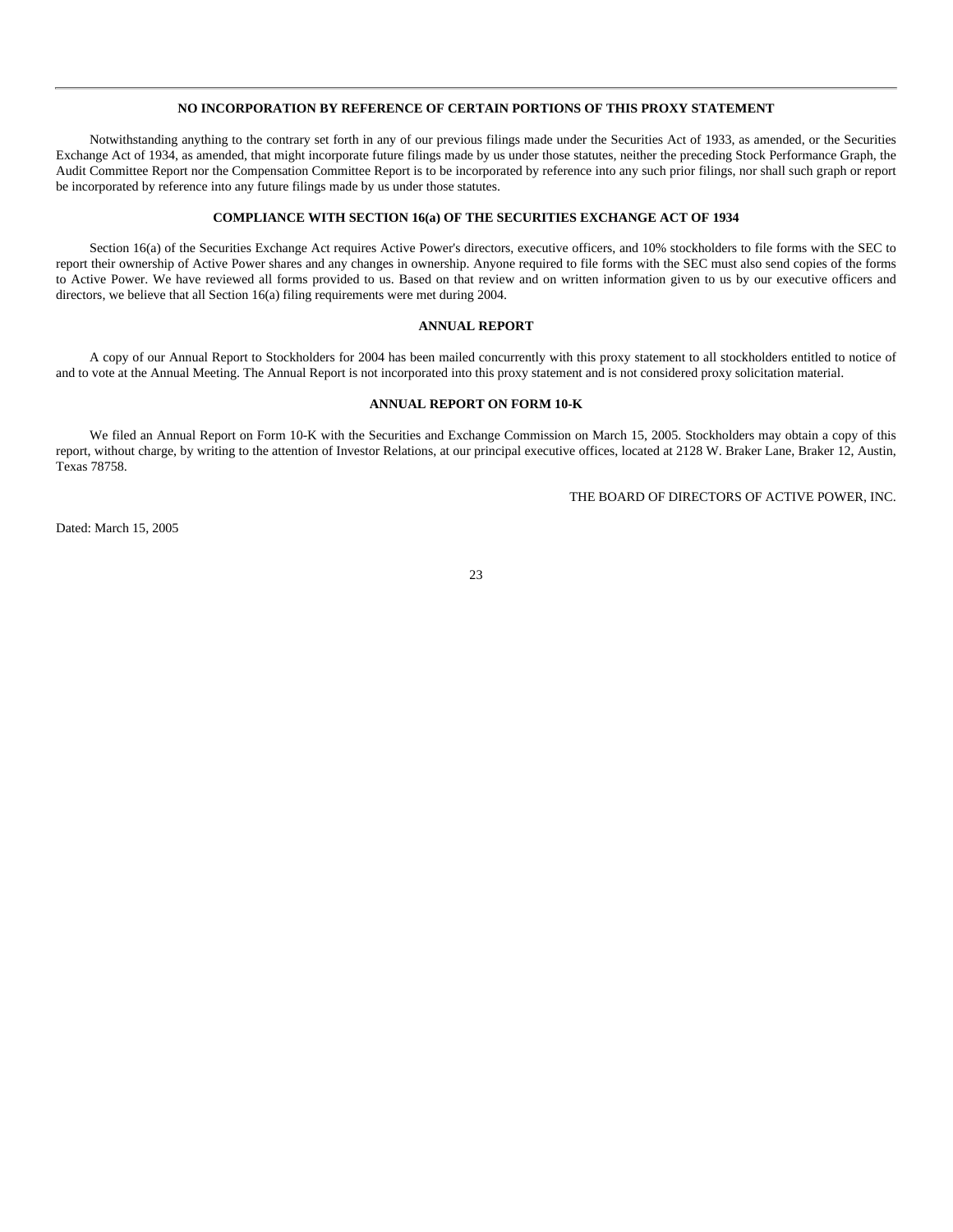# **Appendix A**

# **THIRD AMENDED AND RESTATED CHARTER OF THE AUDIT COMMITTEE OF ACTIVE POWER, INC.**

# **PURPOSE**

The primary purpose of the Audit Committee is to assist the Board of Directors in fulfilling its oversight responsibilities for (1) the integrity of the Company's financial statements, (2) the Company's compliance with legal and regulatory requirements, (3) the independent auditor's qualifications and independence, and (4) the performance of the Company's internal audit function and independent auditors.

The Audit Committee's function is one of oversight only. The company's management is responsible for preparing the Company's financial statements. The company's independent auditors are responsible for auditing the financial statements. The activities of the Audit Committee are in no way designed to supersede or alter those traditional responsibilities.

#### **AUTHORITY**

The Audit Committee has authority to conduct or authorize investigations into any matters within its scope of responsibilities. It is also empowered to:

- Appoint, compensate, and oversee the work of the public accounting firm employed by the Company to conduct the annual audit. This firm will report directly to the Audit Committee.
- Resolve any disagreements between management and the auditor regarding financial reporting.
- Pre-approve all auditing and permitted non-audit services performed by the Company's independent auditors.
- Retain outside counsel, experts, and other advisors as it determines appropriate to assist it in the conduct of any investigation.
- Seek any information it requires from employees (all of whom are directed to cooperate with the Audit Committee's requests) or external parties.
- Meet with the Company's officers, employees, independent auditors or outside counsel, as necessary.
- Delegate authority to subcommittees or individual members of the committee, including its authority to pre-approve all auditing and permitted non-audit services, providing that such decisions are presented to the full committee no later than its next scheduled meeting.

#### **COMPOSITION**

The Audit Committee shall be comprised of three or more independent directors elected by the Board of Directors for a one-year term, all of whom (except as otherwise permitted) shall meet the requirements of Section 10A(m)(3) of the Securities Exchange Act of 1934, as amended (the "1934 Act") and applicable rules of the Securities and Exchange Commission (the "SEC"). Each member of the Audit Committee shall meet the additional independence, financial literacy and related audit committee membership requirements set forth in the Nasdaq National Market listing standards in effect from time to time (the "Nasdaq Standards"). The Chairman, if any, of the Audit Committee shall be appointed by the Board of Directors.

A-1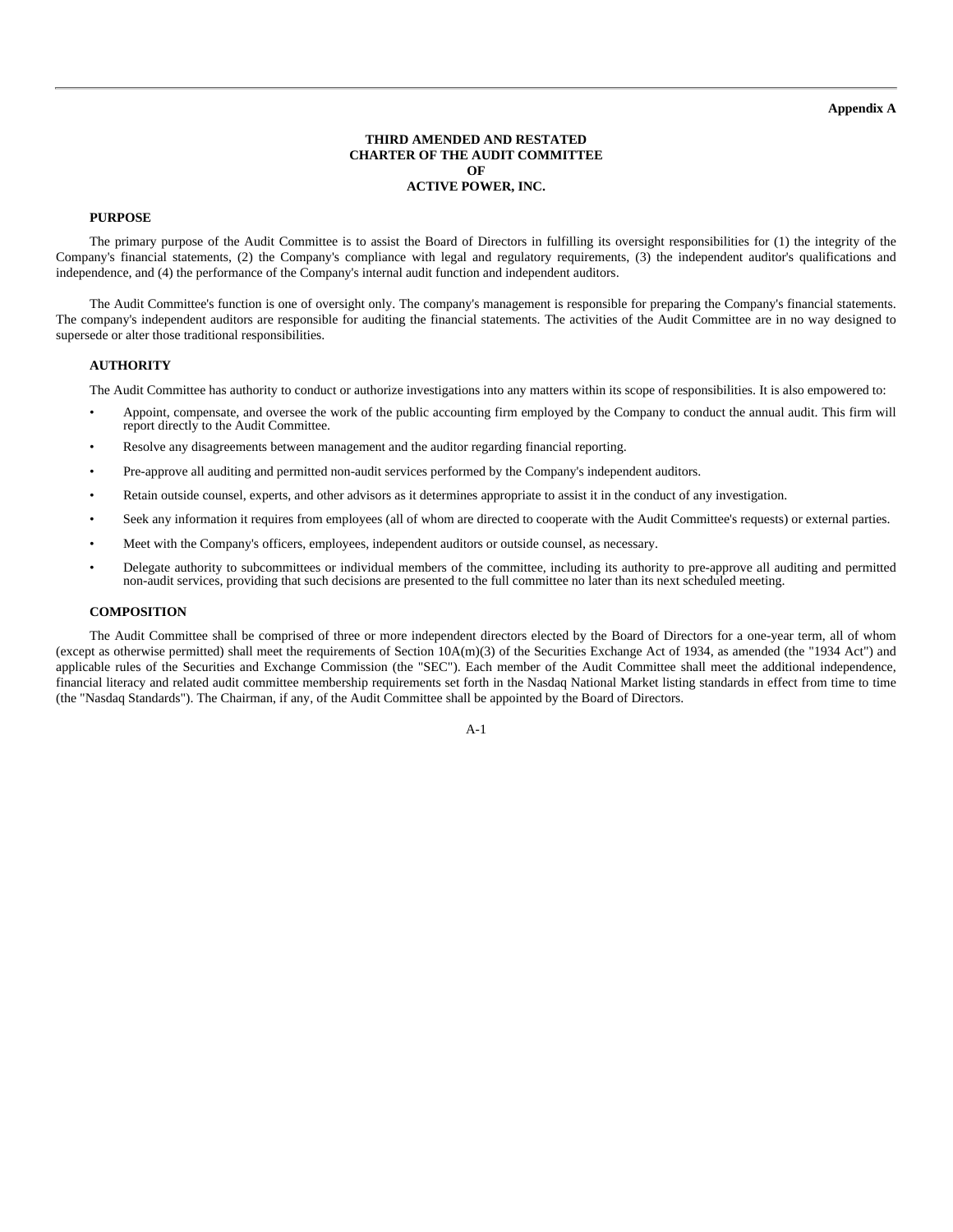In addition to the other requirements of the 1934 Act and Nasdaq Standards, all members of the Audit Committee shall be financially literate as determined by the Board of Directors in its business judgment pursuant to the Nasdaq Standards. At least one member of the Audit Committee shall be a "financial expert" as defined in applicable SEC rules.

## **MEETINGS**

The Audit Committee shall meet at least four times a year, with the authority to convene additional meetings as circumstances require. All Audit Committee members are expected to attend each meeting, in person or via teleconference or videoconference. The Audit Committee will invite members of management, auditors or others to attend meetings and provide pertinent information, as necessary. It will meet separately with management, with internal auditors and with external auditors. It will also meet periodically in executive session. Meeting agendas will be prepared and provided in advance to Audit Committee members, along with appropriate briefing materials. A majority of the members of the Audit Committee will constitute a quorum for the conduct of business. Minutes will be kept of each meeting of the Audit Committee and will be provided to each member of the Board of Directors.

**R ES P O N SI BI LI TI ES**

The Audit Committee shall fulfill the following responsibilities:

#### **Financial Statements**

- Review significant accounting and reporting issues and understand their impact on the financial statements. These issues include:
	- Complex or unusual transactions and highly judgmental areas;
	- Major issues regarding accounting principles and financial statement presentations, including any significant changes in the Company's selection or application of accounting principles; and
	- The effect of regulatory and accounting initiatives, as well as off-balance sheet structures, on the financial statements of the Company.
- Review analyses prepared by management and/or the independent auditor setting forth significant financial reporting issues and judgments made in connection with the preparation of the financial statements, including analyses of the effects of alternative GAAP methods on the financial statements.
- Review with management and the external auditors the results of the audit, including any difficulties encountered. This review will include any restrictions on the scope of the independent auditor's activities or on access to requested information, and any significant disagreements with management.
- Discuss the annual audited financial statements and quarterly financial statements with management and the external auditors, including the Company's disclosures under "Management's Discussion and Analysis of Financial Condition and Results of Operations."
- Review disclosures made by CEO and CFO during the Forms 10-K and 10-Q certification process about significant deficiencies in the design or operation of internal controls or any fraud that involves management or other employees who have a significant role in the Company's internal controls.
- Discuss earnings press releases (particularly use of "pro forma," or "adjusted" non-GAAP, information), as well as financial information and earnings guidance provided to analysts and rating agencies. This review may be general (i.e., the types of information to be disclosed and the type of presentations to be made). The Audit Committee does not need to discuss each release in advance.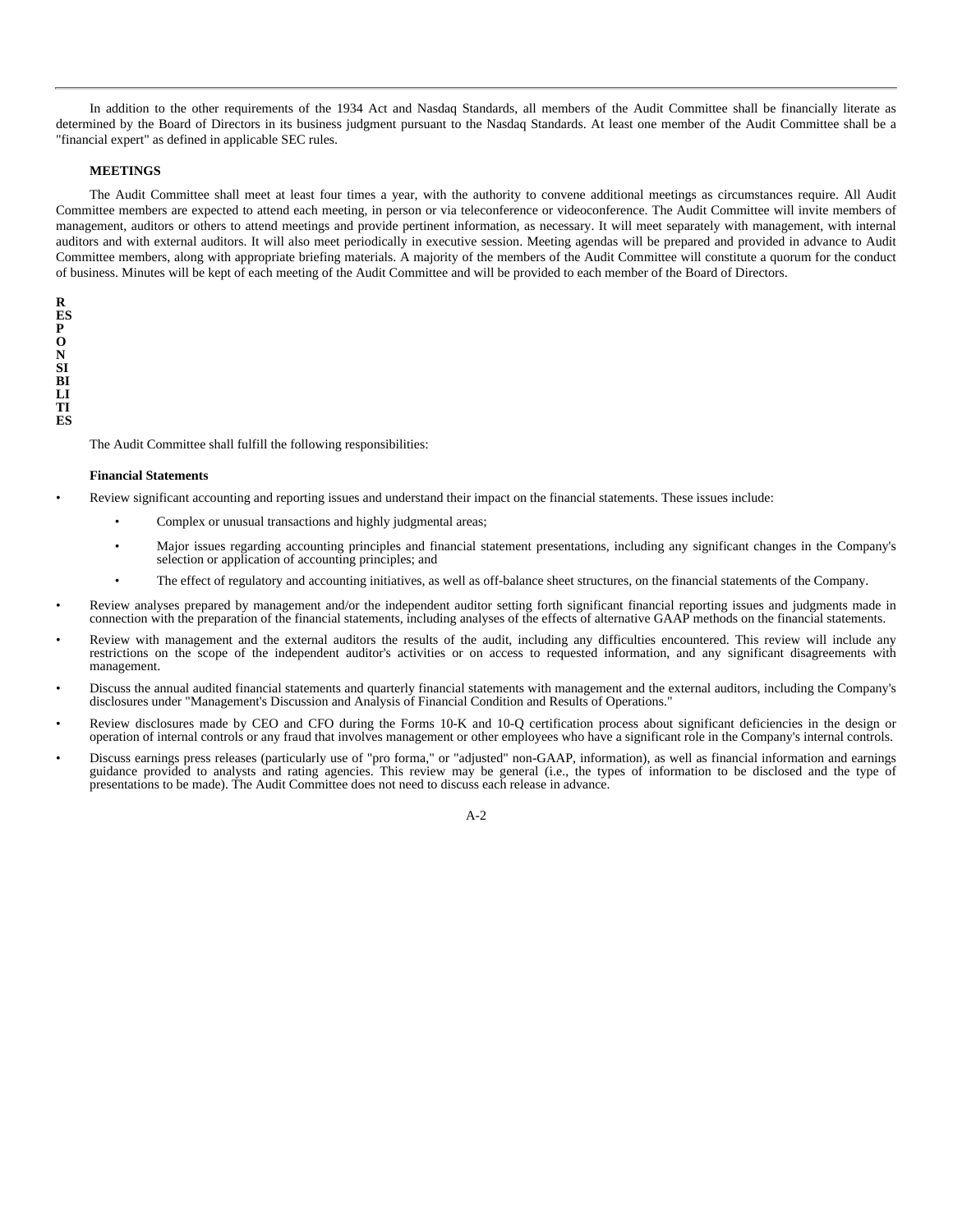#### **Internal Control**

- Consider the effectiveness of the Company's internal control system, including information technology security and control.
- Understand the scope of internal and external auditors' review of internal control over financial reporting, and obtain reports on significant findings and recommendations, together with management's responses.

#### **Internal Audit**

- Subject to the determination by the Company's Board of Directors and the recommendation of the Audit Committee to formally establish an Internal Audit structure within the Company, then: Review with management and the chief audit executive the charter plans, activities, staffing, and organizational structure of the internal audit function.
- Ensure there are no unjustified restrictions or limitations, and review and concur in the appointment, replacement, or dismissal of the chief audit executive.
- Review the effectiveness of the internal audit function (if and when deemed necessary), including compliance with The Institute of Internal Auditors' *Standards for the Professional Practice of Internal Auditing*.
- Meet separately with the chief audit executive to discuss any matters that the committee or internal audit believes should be discussed privately.

### **External Audit**

- Review the external auditors' proposed audit scope and approach, including coordination of audit effort with internal audit.
- Review the performance of the external auditors, and exercise final approval on the appointment or discharge of the auditors. In performing this review, the committee will:
	- At least annually, obtain and review a report by the independent auditor describing: the firm's internal quality-control procedures; any material issues raised by the most recent internal quality-control review, or peer review, of the firm, or by inquiry or investigation by governmental or professional authorities, within the preceding five years, respecting one or more independent audits carried out by the firm, and any steps taken to deal with any such issues; and (to assess the auditor's independence) all relationships between the independent auditor and the Company;
	- Take into account the opinions of management and internal audit;
	- Review and evaluate the lead partner of the independent auditor; and
	- Present its conclusions with respect to the external auditor to the Board.
- Ensure the rotation of the lead audit partner every five years and other audit partners every seven years, and consider whether there should be regular rotations of the audit firm itself.
- Present its conclusions with respect to the independent auditor to the full board.
- Set clear hiring policies for employees or former employees of the independent auditors.
- On a regular basis, meet separately with the external auditors to discuss any matters that the committee or auditors believe should be discussed privately.

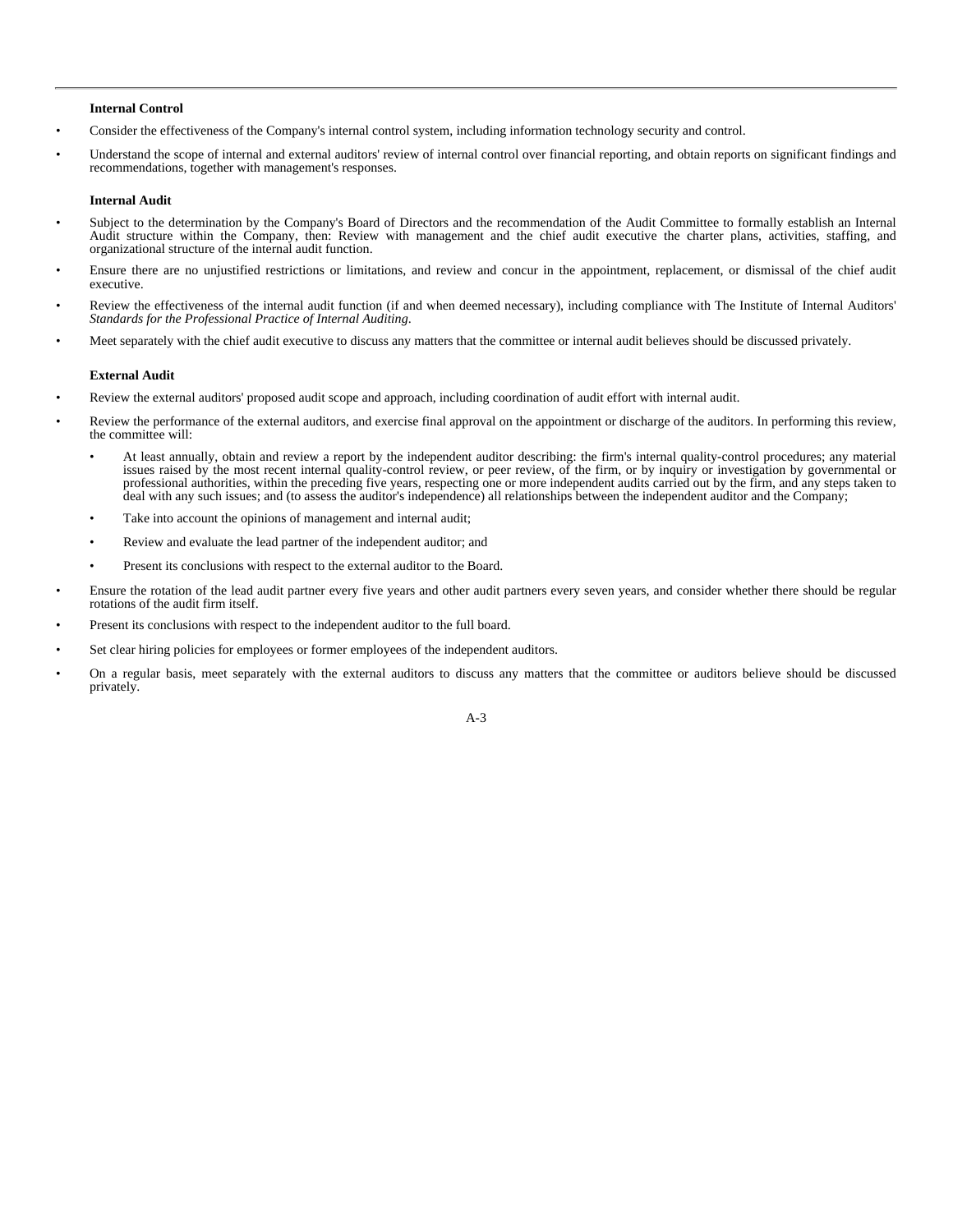## **Compliance**

- Review the effectiveness of the system for monitoring compliance with laws and regulations and the results of management's investigation and followup (including disciplinary action) of any instances of noncompliance.
- Establish procedures for: (i) The receipt, retention, and treatment of complaints received by the listed issuer regarding accounting, internal accounting controls, or audit matters; and (ii) the confidential, anonymous submission by employees of the listed issuer of concerns regarding questionable accounting or auditing matters.
- Review the findings of any examinations by regulatory agencies, and any auditor observations.
- Review the process for communicating the code of conduct to company personnel, and for monitoring compliance therewith.
- Obtain regular updates from management and company legal counsel regarding compliance matters.

## **Reporting Responsibilities**

- Regularly report to the board of directors about committee activities and issues that arise with respect to the quality or integrity of the Company's financial statements, the Company's compliance with legal or regulatory requirements, the performance and independence of the Company's independent auditors, and the performance of the internal audit function.
- Provide an open avenue of communication between internal audit, if any, the external auditors, and the board of directors.
- Report annually to the shareholders, describing the committee's composition, responsibilities and how they were discharged, and any other information required by rule, including approval of non-audit services.
- Review any other reports the Company issues related to committee responsibilities.

## **Other Responsibilities**

- Discuss with management the Company's major policies with respect to risk assessment and risk management.
- Perform other activities related to this charter as requested by the board of directors.
- Institute and oversee special investigations as needed.
- Review and access the adequacy of the committee charter annually, requesting board approval for proposed changes, and ensure appropriate disclosure as may be required by law or regulation.
- Confirm annually that all responsibilities outlined in this charter have been carried out.
- Evaluate the committee's performance at least annually.
- Oversee and monitor specific financial measurements as deemed timely and appropriate by the Company's Board of Directors.

#### A-4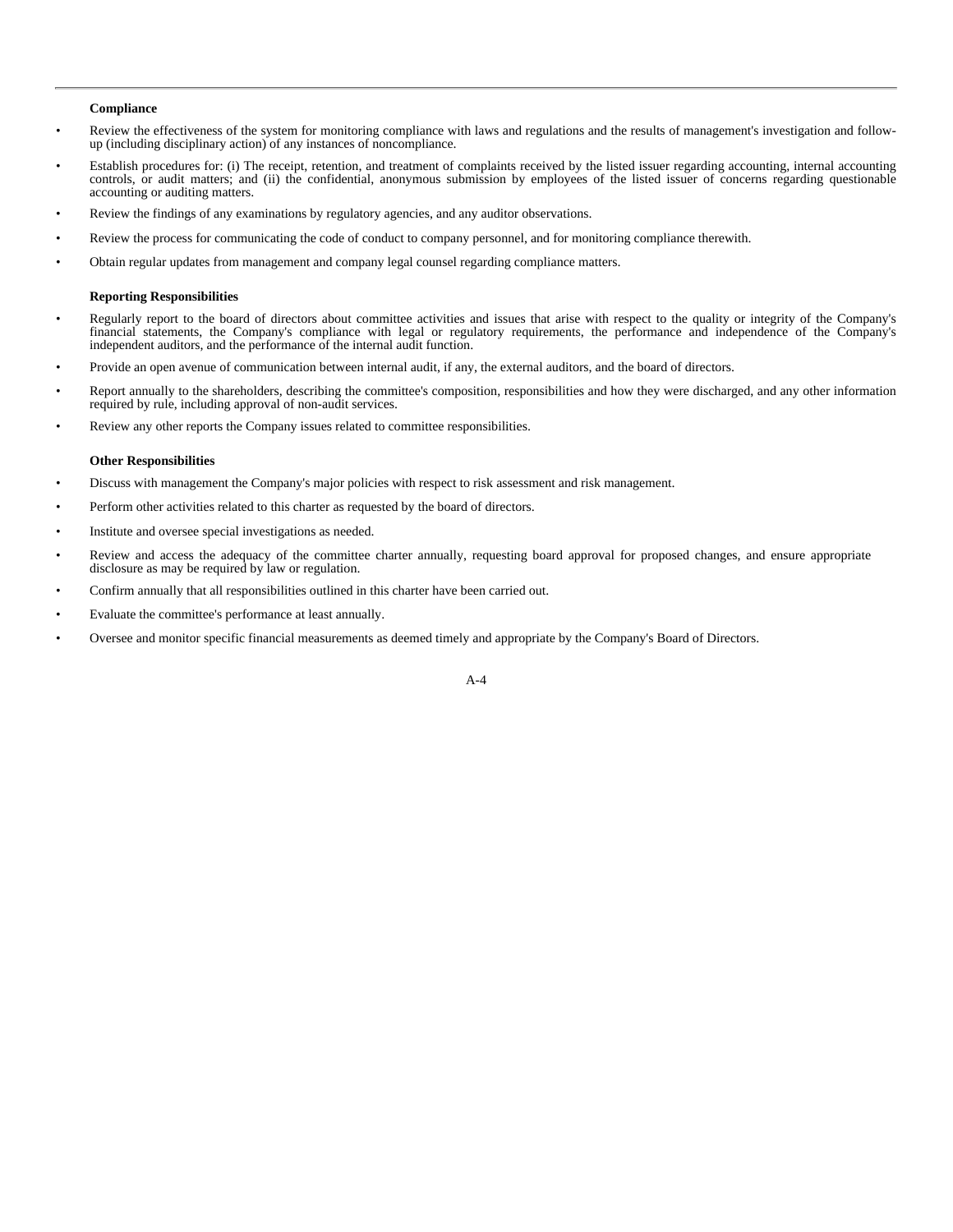**APPENDIX B**

### **ACTIVE POWER, INC.**

# **NOMINATING AND CORPORATE GOVERNANCE COMMITTEE CHARTER**

(As originally adopted March 11, 2005)

# **PURPOSE**

The purpose of the Committee is to assist the board of directors, the Chairman of the Board and the Lead Independent Director in fulfilling its responsibilities for:

- identifying qualified individuals to become members of the board of directors;
- determining the composition of the board of directors and its committees;
- monitoring effectiveness of the board of directors and its committees; and
- developing, monitoring and evaluating sound corporate governance policies and procedures.

# **AUTHORITY**

The Committee has authority to conduct or authorize investigations into any matters within its scope of responsibilities. It is also empowered to:

- 1. Engage such outside legal, accounting, search firm or other advisors to provide such advice and assistance as the Committee deems advisable or necessary to carry out its duties, with the Company to provide funding, as determined by the Committee, for such outside legal, accounting, search firm and other advisors and for any administration expenses of the Committee.
- 2. Seek any information it requires from employees (all of whom are directed to cooperate with the Committee's requests) or other parties.
- 3. Meet with the Company's officers, independent audit firm, general counsel and outside counsel, as necessary to fulfill its responsibilities.
- 4. Delegate authority to subcommittees (consisting solely of one or more members of the Committee), provided that any decisions made pursuant to such delegated authority and a description of the services rendered are presented to the full Committee at its next regularly scheduled meeting.

## **COMPOSITION**

The Committee shall be comprised of three or more directors elected by the board of directors, each of whom (except as otherwise permitted) shall:

- be free from any relationship that, in the opinion of the board of directors, would interfere with the exercise of his or her independent judgment as a member of the Committee; and
- meet the independence requirements set forth in The NASDAQ National Market listing standards in effect from time to time (the "Nasdaq Standards").

A Chair of the Committee shall be appointed by the board of directors.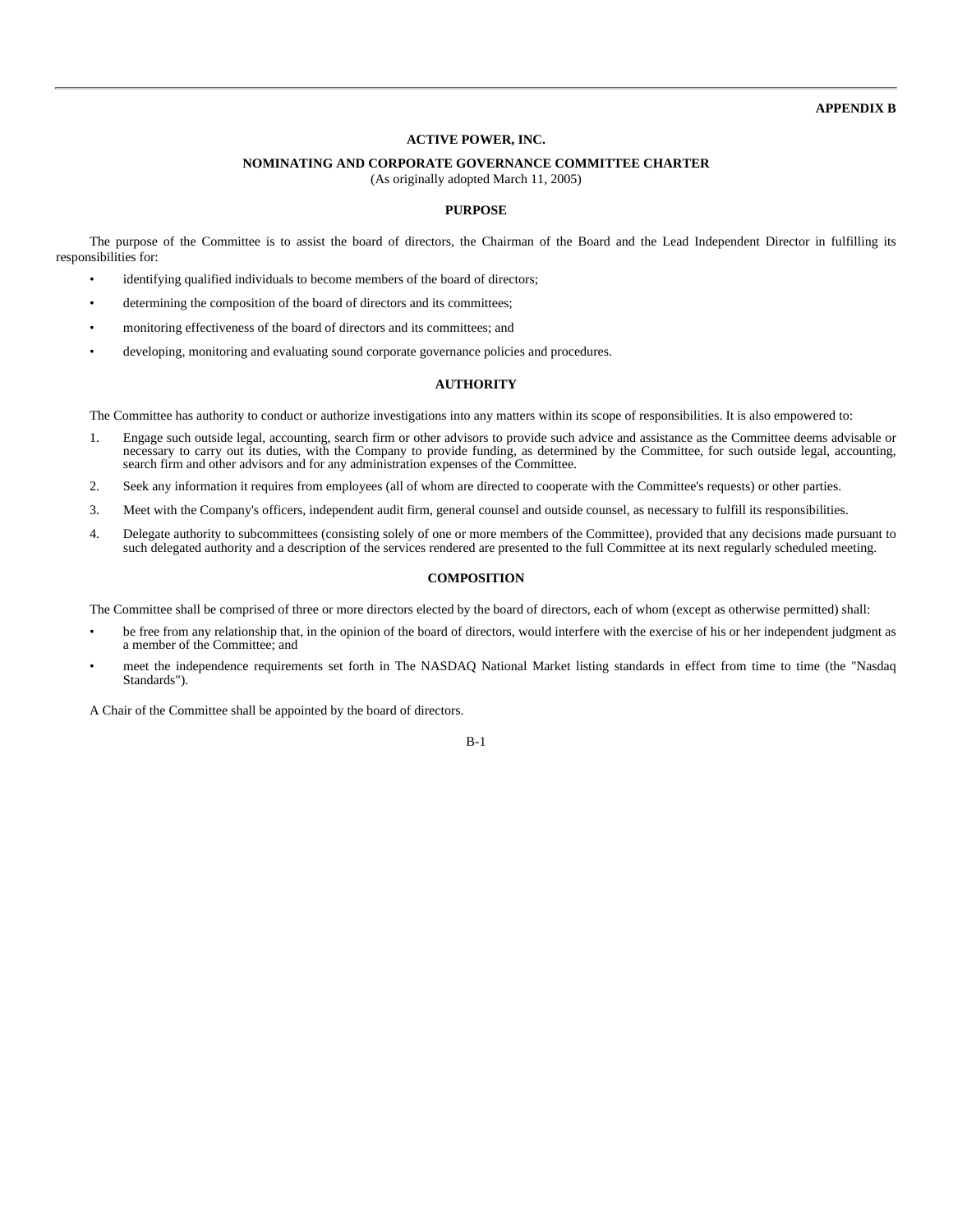## **MEETINGS**

The Committee shall meet at least once during each fiscal year, and more frequently as the Committee in its discretion deems desirable or advisable. All Committee members are expected to attend each meeting, in person or via teleconference or videoconference. The Committee may invite members of management, auditors and others to attend meetings and provide pertinent information, as deemed necessary and appropriate. Meeting agendas will be prepared and provided in advance to Committee members, along with appropriate briefing materials. Minutes will be kept of each meeting of the Committee and will be provided to each member of the board of directors.

# **RESPONSIBILITIES**

Although the Committee may wish to consider other duties from time to time, the general recurring activities of the Committee in carrying out its oversight role are described below. The Committee shall be responsible for:

#### **Nominating Matters**

- 1. Reviewing the structure of the board of directors, its committee structure, overall size, and the number of independent directors and make such recommendations to the board of directors as are determined by the Committee to be consistent with best practices and in the best interests of the Company.
- 2. Actively seeking individuals qualified to become members of the board of directors, including evaluating persons suggested by stockholders or others, and conducting appropriate inquiries into the backgrounds and qualifications of possible nominees.
- 3. Selecting candidates as nominees for election as directors and recommending those candidates to the board of directors. The Committee will select those nominees whose attributes it believes would be most beneficial to the Company. This assessment will include such issues as leadership, independence, interpersonal skills, financial acumen, business experience, industry knowledge, integrity, competence, diversity of viewpoints, and dedication in the context of the needs of the board of directors. The Committee will periodically assess these criteria to ensure that they are consistent with the best practices and the goals of the Company.
- 4. Recommending to the board of directors the directors to serve as members of each committee after taking into account the desires, experiences and expertise of individual directors and the criteria, established by the Committee, for service on each committee. The Committee will review and recommend committee slates annually, and shall recommend additional committee members and the removal or resignation of committee members, as needed.
- 5. Monitoring and assessing the membership and composition of committees for compliance with SEC, NASD, stock exchange and other laws and regulations.
- 6. Developing and recommending to the board of directors an annual self-evaluation process for the board of directors and its committees. The Committee will oversee the annual self-evaluations. The Committee shall evaluate the performance of each director before recommending to the board of directors his or her nomination for an additional term as director.
- 7. Recruit, in consultation with the Chairman of the Board and the Lead Independent Director, those candidates for board membership that are approved by the board of directors.
- 8. Oversee the orientation process for new directors and, if appropriate, the continuing education of existing directors reelected to their roles as directors of a public company.
- 9. In conjunction with the Chairman of the Board and the Lead Independent Director, providing succession planning for the executive officers of the Company.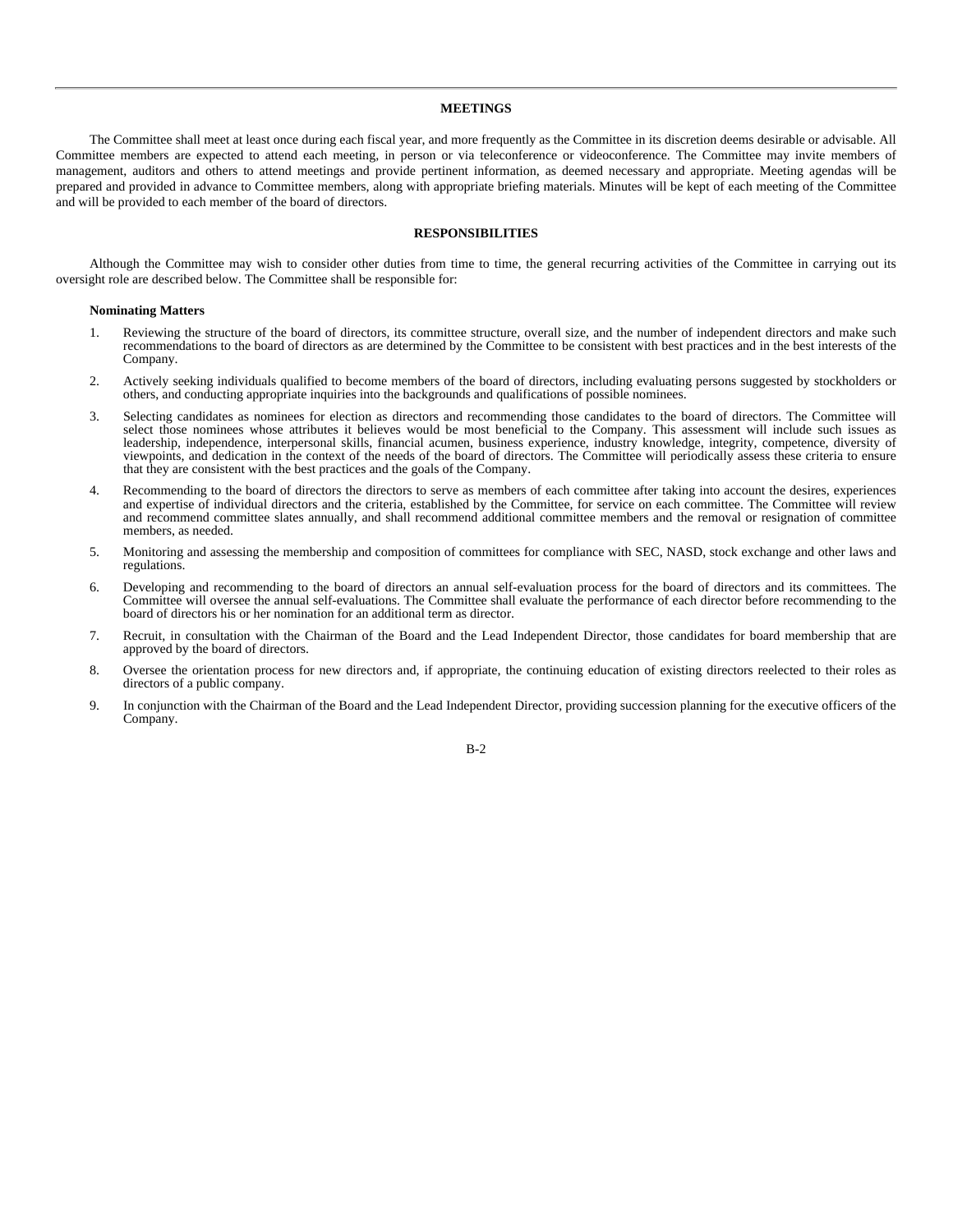## **Corporate Governance Matters**

- 1. Considering possible conflicts of interests of directors and any related party transactions, including involving charitable donations by the Company, and have the authority to approve any such related party transactions.
- 2. The Committee shall review the institutional and other affiliations of members of the board of directors and nominees for any potential conflict of interest problems, and shall make recommendations to the full board of directors with respect to the determination of director independence.
- 3. Reviewing and making recommendations to the board of directors concerning compensation arrangements for non-employee members of the board of directors.
- 4. Reviewing the effectiveness of the Company's system for monitoring compliance with laws and regulations and the results of management's investigation and following-up (including disciplinary action) on any instances of noncompliance.
- 5. Advising and making recommendations to the board of directors on corporate governance and all matters pertaining to the role of the board of directors and the practices and the performance of its members.
- 6. Reviewing management's monitoring compliance with the Company's code of business conduct and ethics and, if applicable, code of ethics for senior financial officers.
- 7. Periodically review the Company's code of business conduct and ethics and, if applicable, code of ethics for senior financial officers and recommend any proposed changes to the board of directors for approval.
- 8. Establish procedures for receipt of communications from stockholders and, as appropriate, recommend to the board of directors actions to be taken in response to such communications.
- 9. Identify and investigate emerging corporate governance issues and trends that may affect the Company.
- 10. Receive, retain and determine treatment of material violation of a federal or state securities law, a material breach of fiduciary duty arising under federal or state law, or a similar material violation of any federal or state law that is reported to the Committee by an attorney because the attorney reasonably believes that it would be futile to report such material violation to the general counsel or chief executive officer or the attorney reasonably believes that the response of the general counsel or chief executive officer to his report of such material violation was not appropriate or not timely.

#### **Reporting Responsibilities**

- 1. Report to the full board of directors following meetings of the Committee, and as otherwise requested by the board of directors, regarding the Committee's actions and recommendations, if any.
- 2. Review any other reports the Company issues related to Committee responsibilities.

#### **Other Responsibilities**

- 1. Oversee the Company's positions on and policies in respect to significant stockholder relations issues, including all proposals submitted by stockholders for inclusion in the Company's proxy statement.
- 2. Periodically review the Company's stockholder rights plan and other takeover defense mechanisms, and make recommendations to the board of directors for any changes the Committee determines to be appropriate.
- 3. Institute and oversee special investigations, as deemed necessary.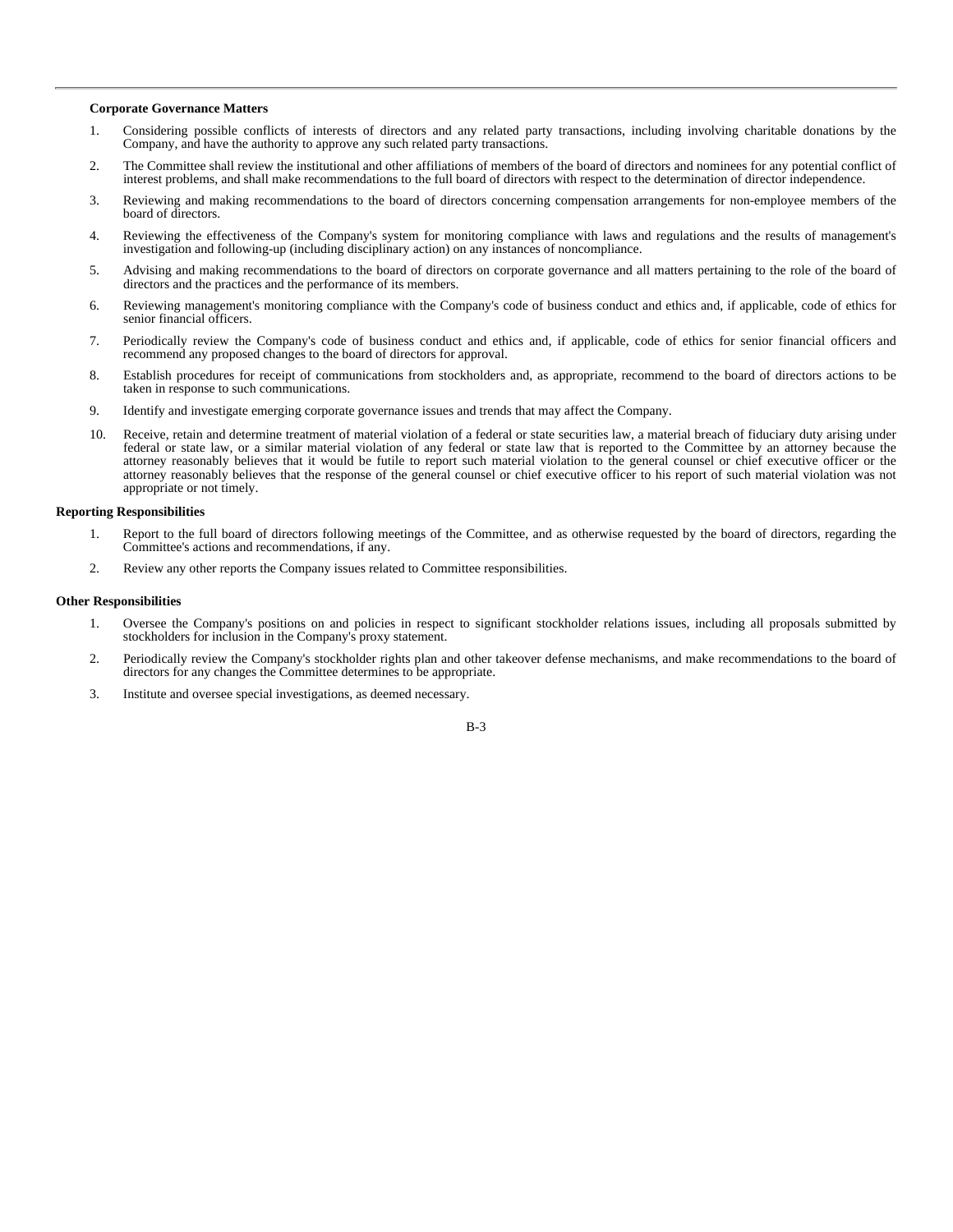- 4. Review and assess the adequacy of this Committee charter annually, request full board of director approval for proposed changes, and ensure appropriate disclosure as may be required by applicable law or regulation.
- 5. Confirm annually that all responsibilities outlined in this charter have been carried out.
- 6. Evaluate the Committee's and individual members' performance at least annually.
- 7. Perform any other activities and assume other responsibilities consistent with and to effectuate the intent of the policies embodied by and the responsibilities set forth in this Committee charter, the Company's certificate of incorporation, bylaws and applicable law (including the listing requirements of NASDAQ or any applicable stock exchange) as the Committee or the board of directors deems necessary or appropriate and in the interest of the Company and its stockholders.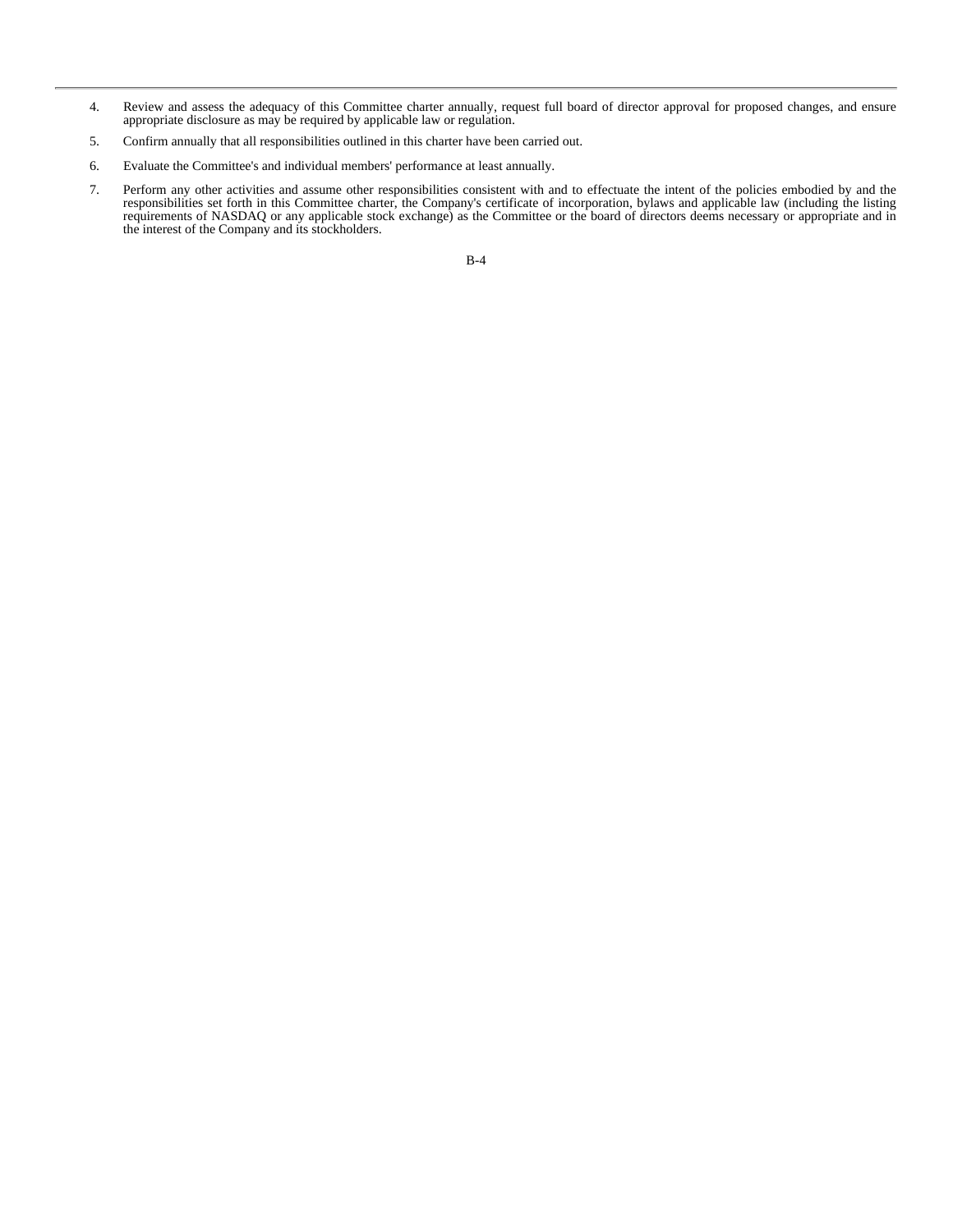**[front of card]**

## **ACTIVE POWER, INC.**

## PROXY

# THIS PROXY IS SOLICITED ON BEHALF OF THE BOARD OF DIRECTORS OF ACTIVE POWER, INC.

The undersigned revokes all previous proxies, acknowledges receipt of the Notice of the Annual Meeting of Stockholders (the "Annual Meeting") of Active Power, Inc., a Delaware corporation ("Active Power"), and the related Proxy Statement dated March 15, 2005, and appoints Michael Chibib the Proxy of the undersigned, with full power of substitution, to vote all shares of Common Stock of Active Power that the undersigned is entitled to vote, either on his or her own behalf or on behalf of any entity or entities, at the Annual Meeting to be held April 29, 2005 at 2128 W. Braker Lane, Austin, Texas 78758 (Braker 12), at 5:00 p.m. Central Time, and at any adjournment or postponement thereof, with the same force and effect as the undersigned might or could do if personally present at the Annual Meeting. The shares represented by this Proxy shall be voted in the manner set forth hereon.

# 1. TO ELECT THE FOLLOWING NOMINEES AS DIRECTORS:

 Class II Directors to serve for a three-year term ending at the 2008 annual meeting of stockholders or until their successors are duly elected and qualified: Terrence L. Rock

Jan H. Lindelow  $\square$  FOR ALL nominees  $\square$  WITHHOLD AUTHORITY to vote for ALL nominees  $\Box$  FOR all nominees listed EXCEPT those listed below INSTRUCTION: To withhold authority to vote for any individual nominee, write that nominee's name on the space provided below.

*(continued and to be signed on the reverse)*